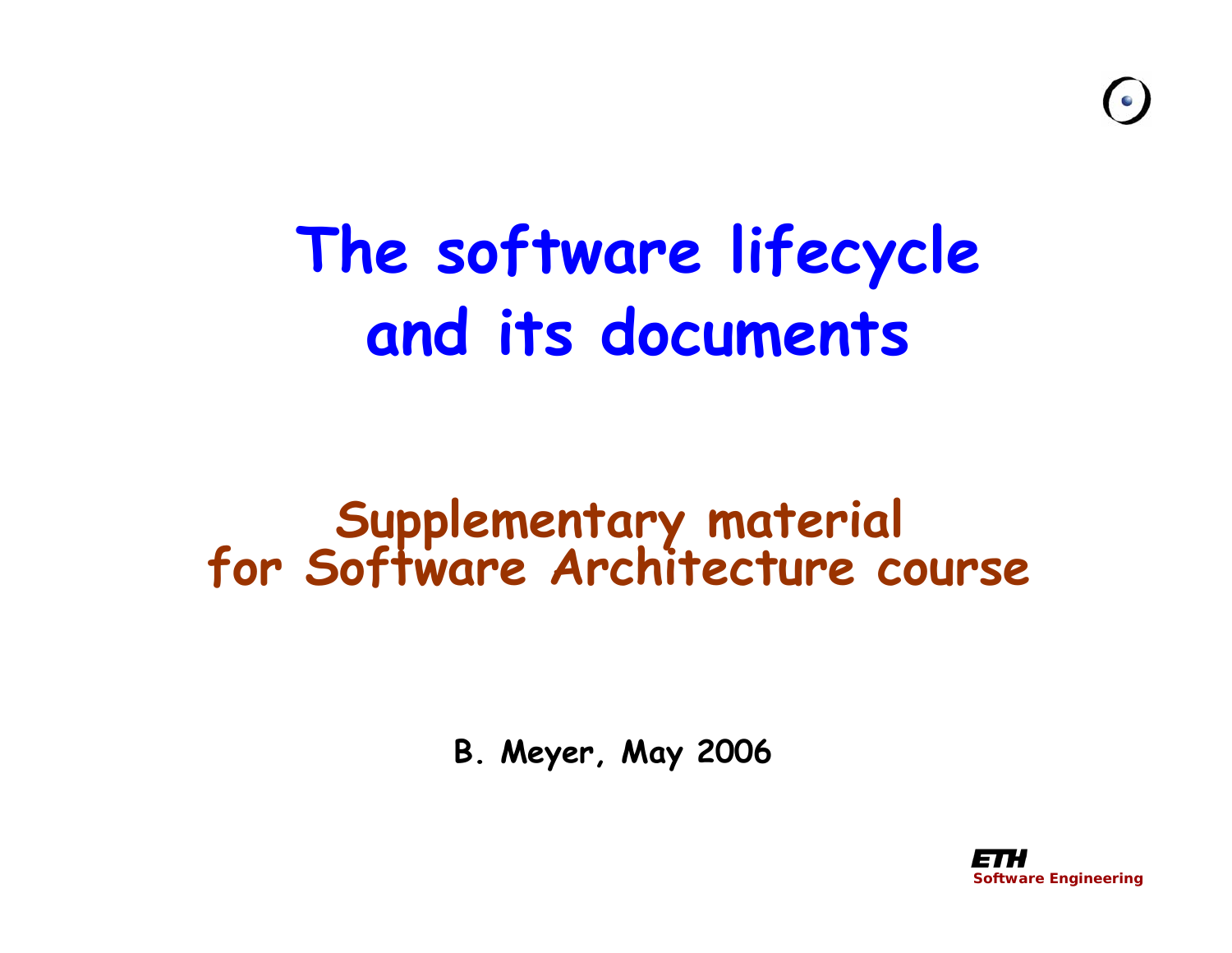

#### Origin: Royce, 1970, Waterfall model

Scope: describe the set of processes involved in the production of software systems, and their sequencing

"Model" in two meanings of the term:  $\triangleright$  Idealized description of reality ¾Ideal to be followed

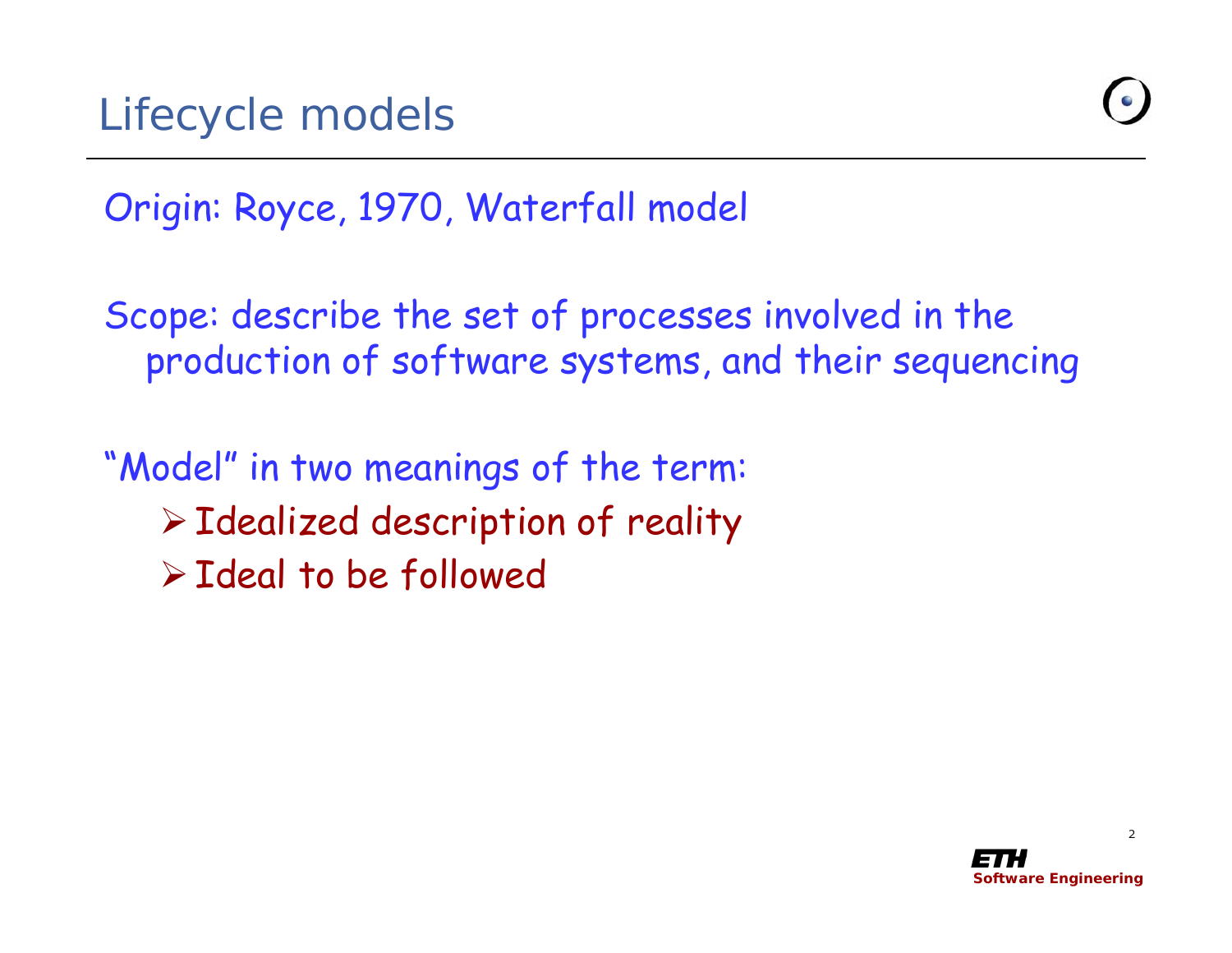#### Lifecycle: the waterfall model



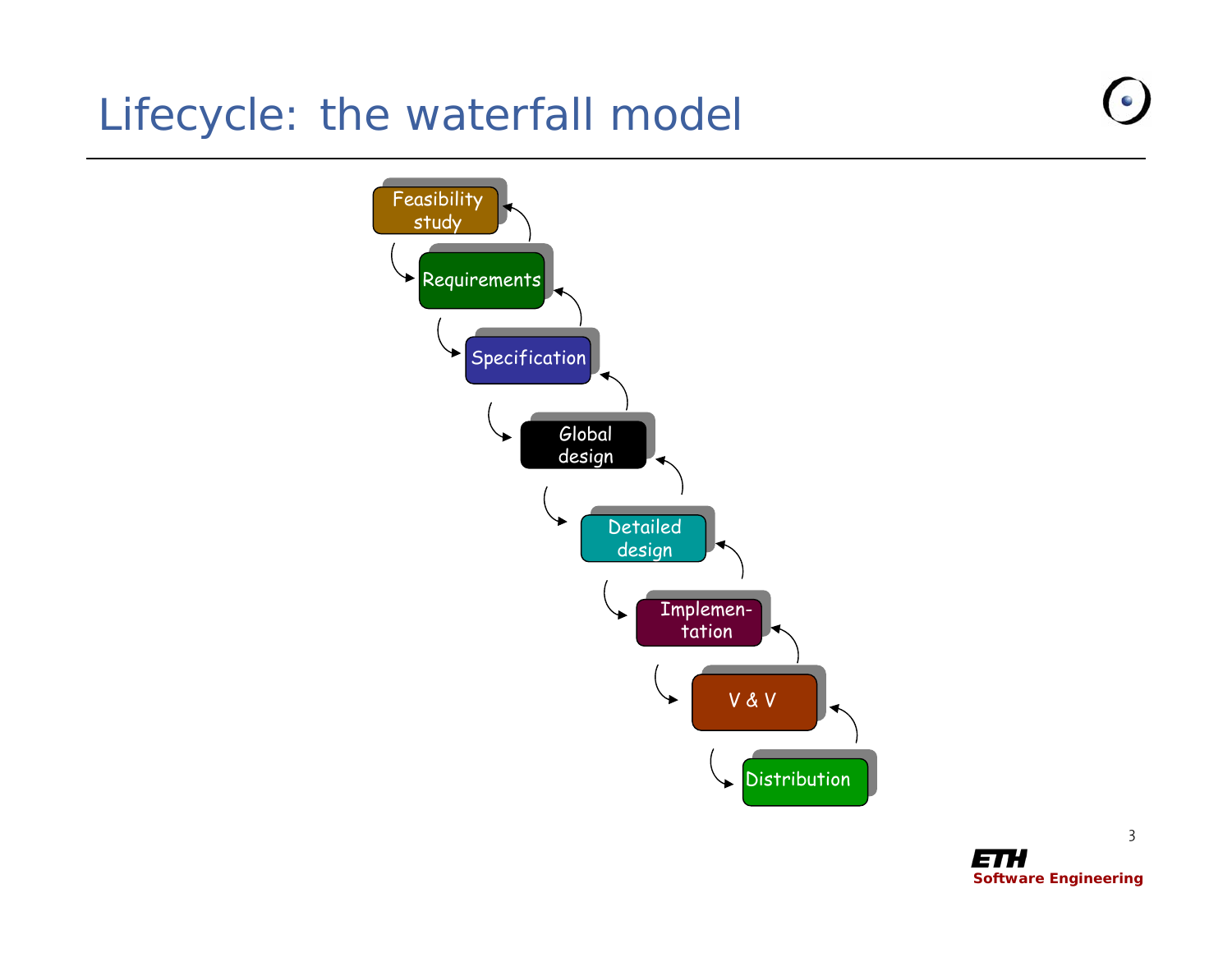#### Lifecycle phase: Requirements

**Feasibility study Specification Globaldesign Detaileddesign ImplementationV & VDistribution** Objective: Gather user needs to define system functionality Actors: Customers Development team Other "stakeholders" (see next) Techniques: Interviews, study of existing human processes, study of existing systems, Products: Requirements document QA plan (in particular test plan) Draft user's manual

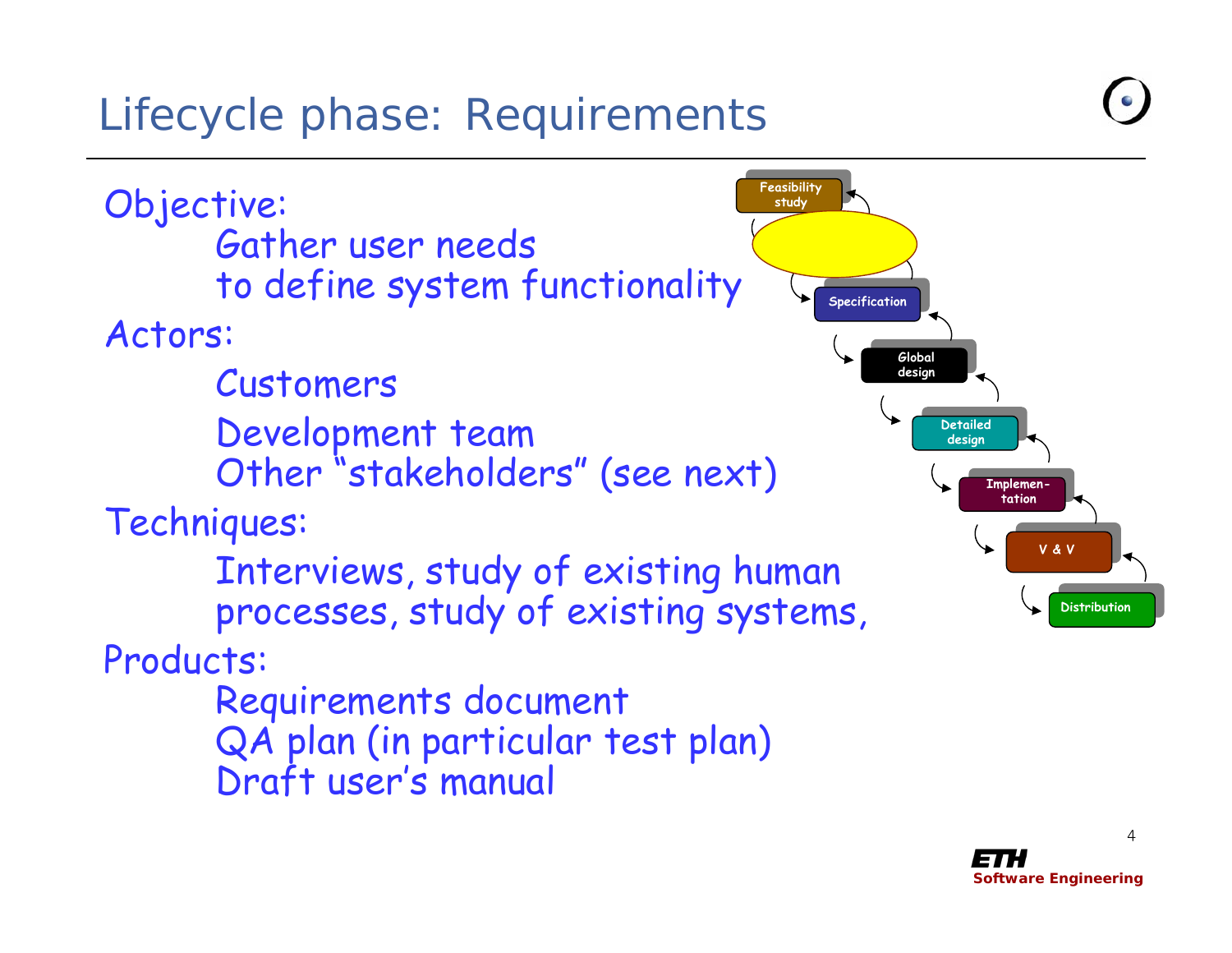#### Properties of successful requirements

- Correct
- Complete
- $\mathcal{L}^{\mathcal{L}}$ Consistent
- $\mathcal{L}_{\mathcal{A}}$ Unambiguous
- $\mathcal{L}_{\mathcal{A}}$ Feasible
- $\overline{\mathcal{A}}$ Relevant
- Abstract
- **Traceable**
- Delimited
- Readable
- Modifiable
- **Testable**
- **Prioritized**
- **Endorsed**

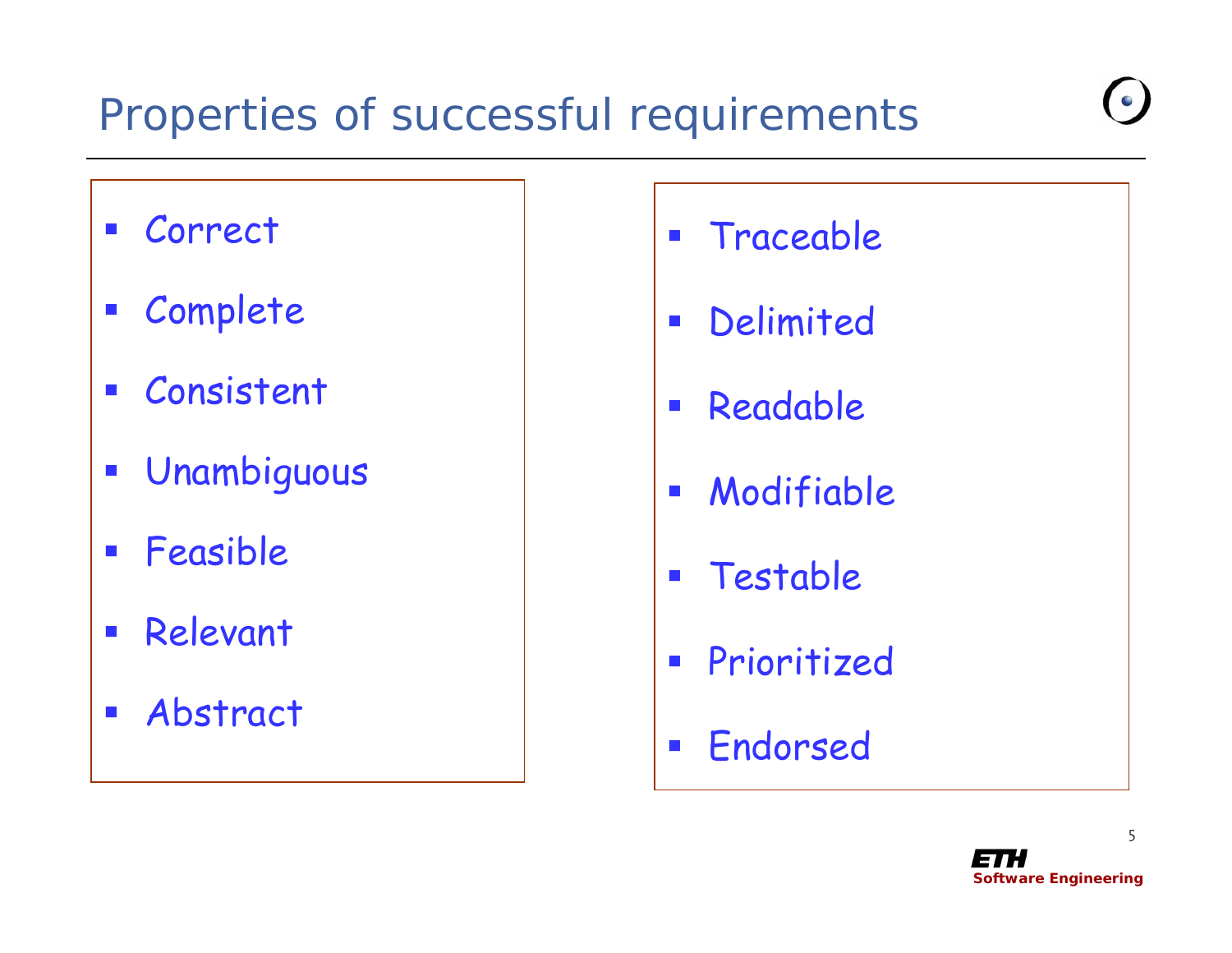- **Natural language and its imprecision**
- **Formal techniques and their abstraction**
- **Users and their vagueness**
- $\mathcal{L}_{\mathcal{A}}$ Customers and their demands
- $\overline{\mathbb{R}^n}$ The rest of the world and its complexity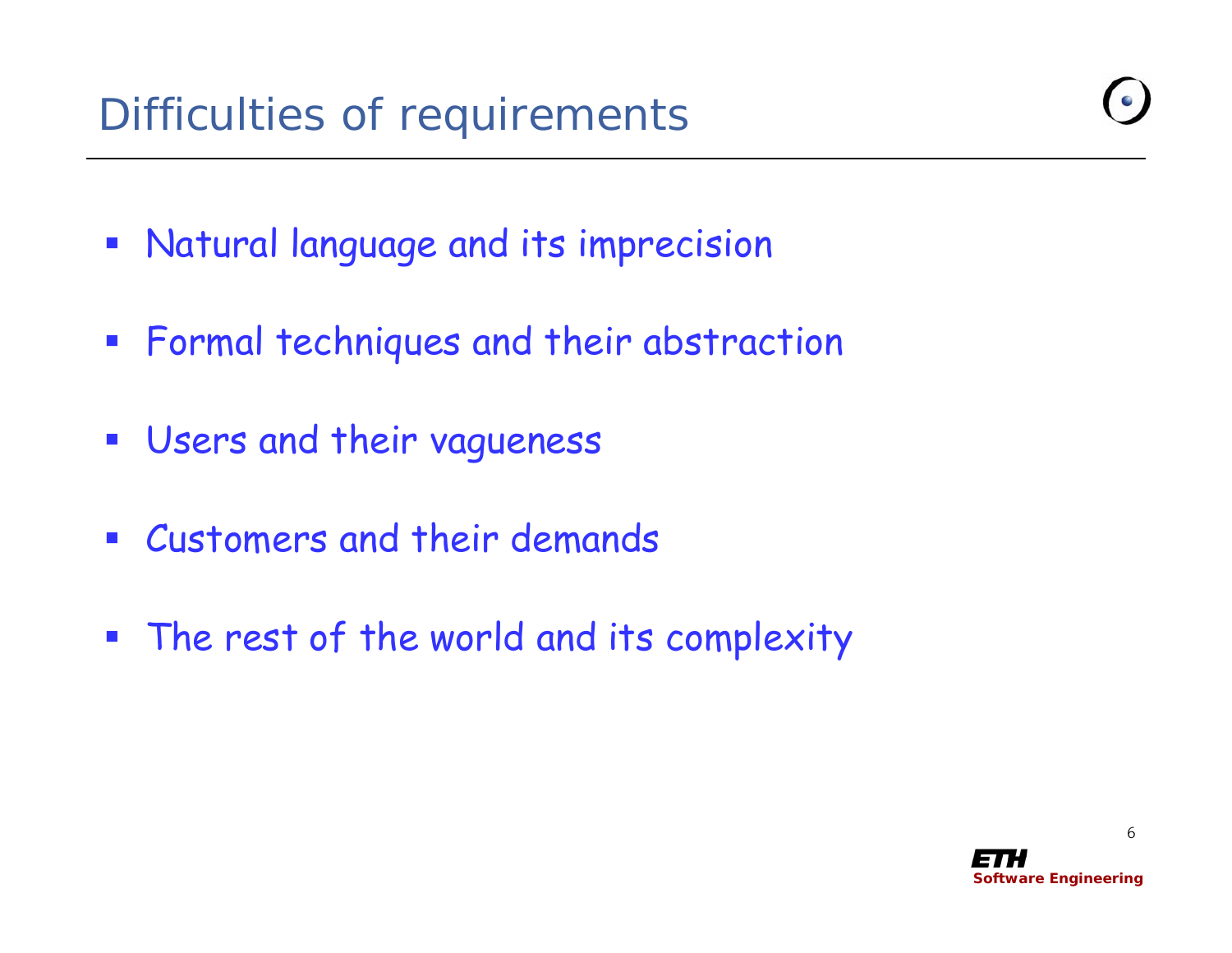#### Goals of performing requirements



*Software Engineering*

- Understand problem or problems that the eventual software system, if any, should solve
- **Prompt relevant questions about problem & system**
- **Provide basis for answering questions about specific** properties of problem & system
- Decide what s ystem should do
- Decide what s ystem should not do
- Ascertain that system will satisfy the needs of its stakeholders
- Provide basis for development of system
- **Provide basis for V & V\* of system**

7 **\*Validation & Verification, including testing**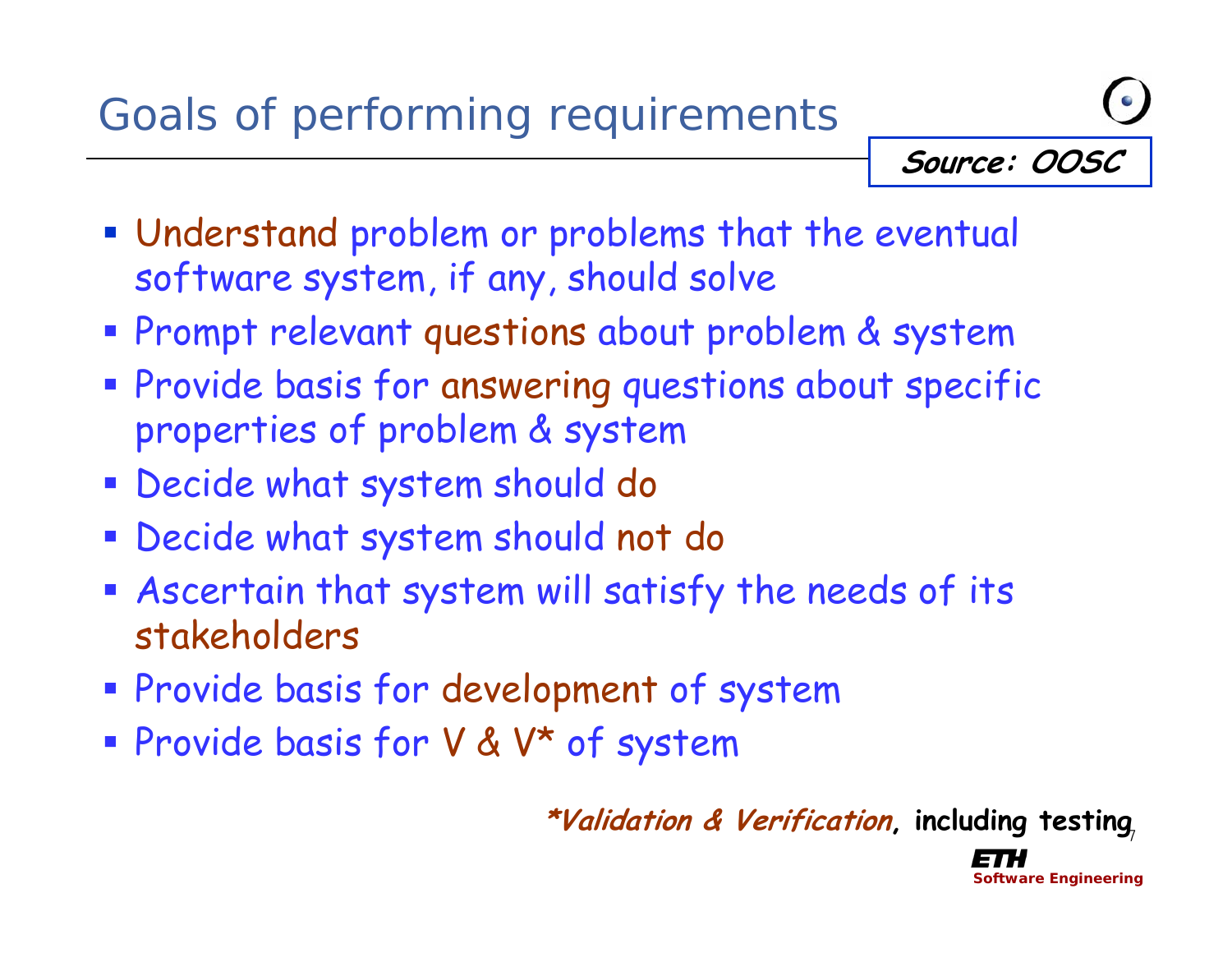#### Possible requirements stakeholders

- Clients (tailor-made system)
- Customers (product for general sale)
- Clients' and customers' customers
- $\mathcal{L}_{\mathcal{A}}$ Users
- $\mathcal{L}_{\mathcal{A}}$ Domain experts
- $\mathcal{L}_{\mathcal{A}}$ Market analysts
- $\mathcal{L}_{\mathcal{A}}$ Unions?
- Legal experts
- $\mathcal{L}_{\mathcal{A}}$ Purchasing agents
- Software developers
- Software project managers
- Software documenters
- **Software testers**
- $\mathcal{L}_{\mathcal{A}}$ Trainers
- $\blacksquare$ Consultants

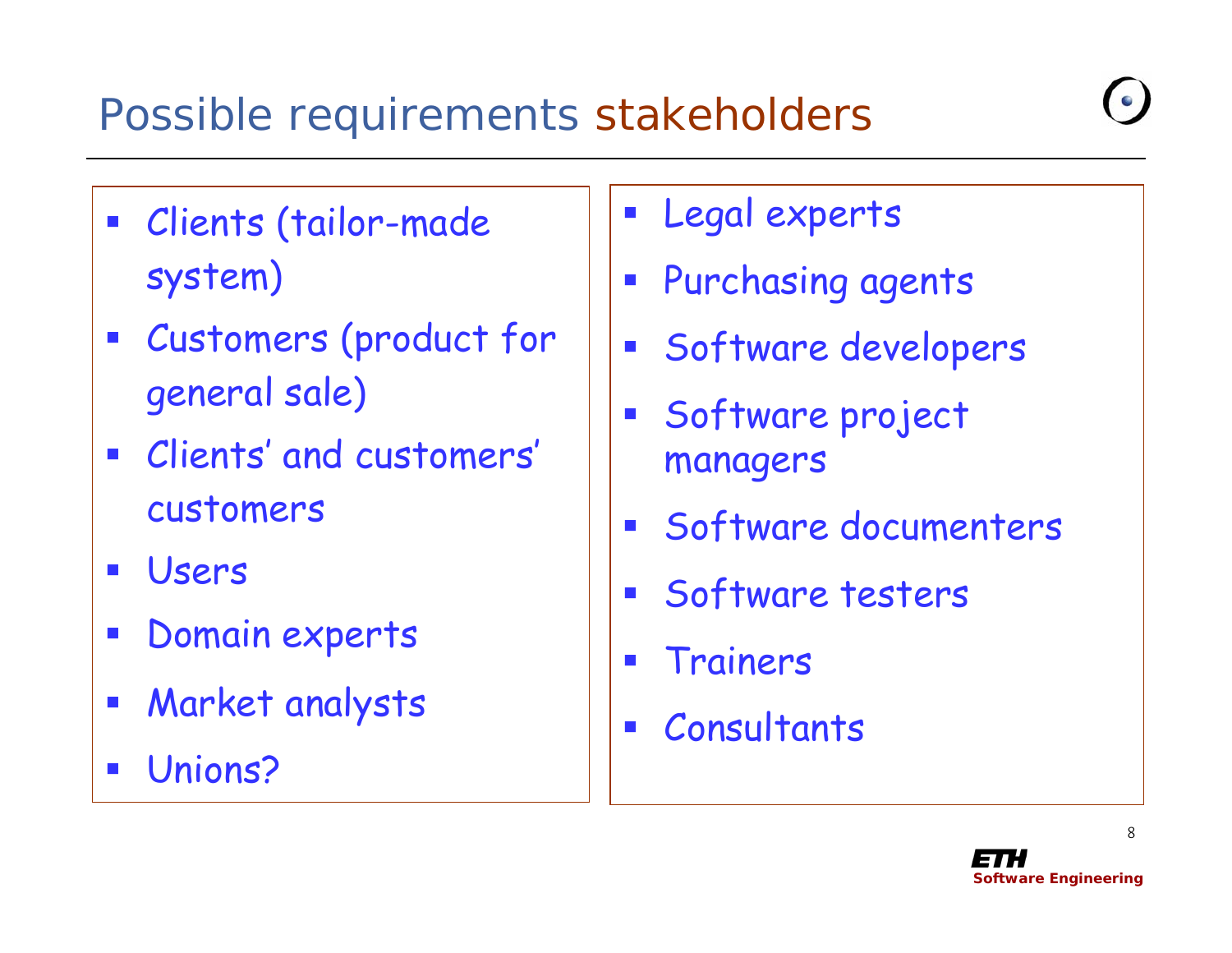"IEEE Recommended Practice for Software Requirements Specifications"

Approved 25 June 1998 (revision of earlier standard)

Descriptions of the content and the qualities of a good software requirements specification (SRS).

Goal: "The SRS should be correct, unambiguous, complete, consistent, ranked for importance and/or stability, verifiable, modifiable, traceable."

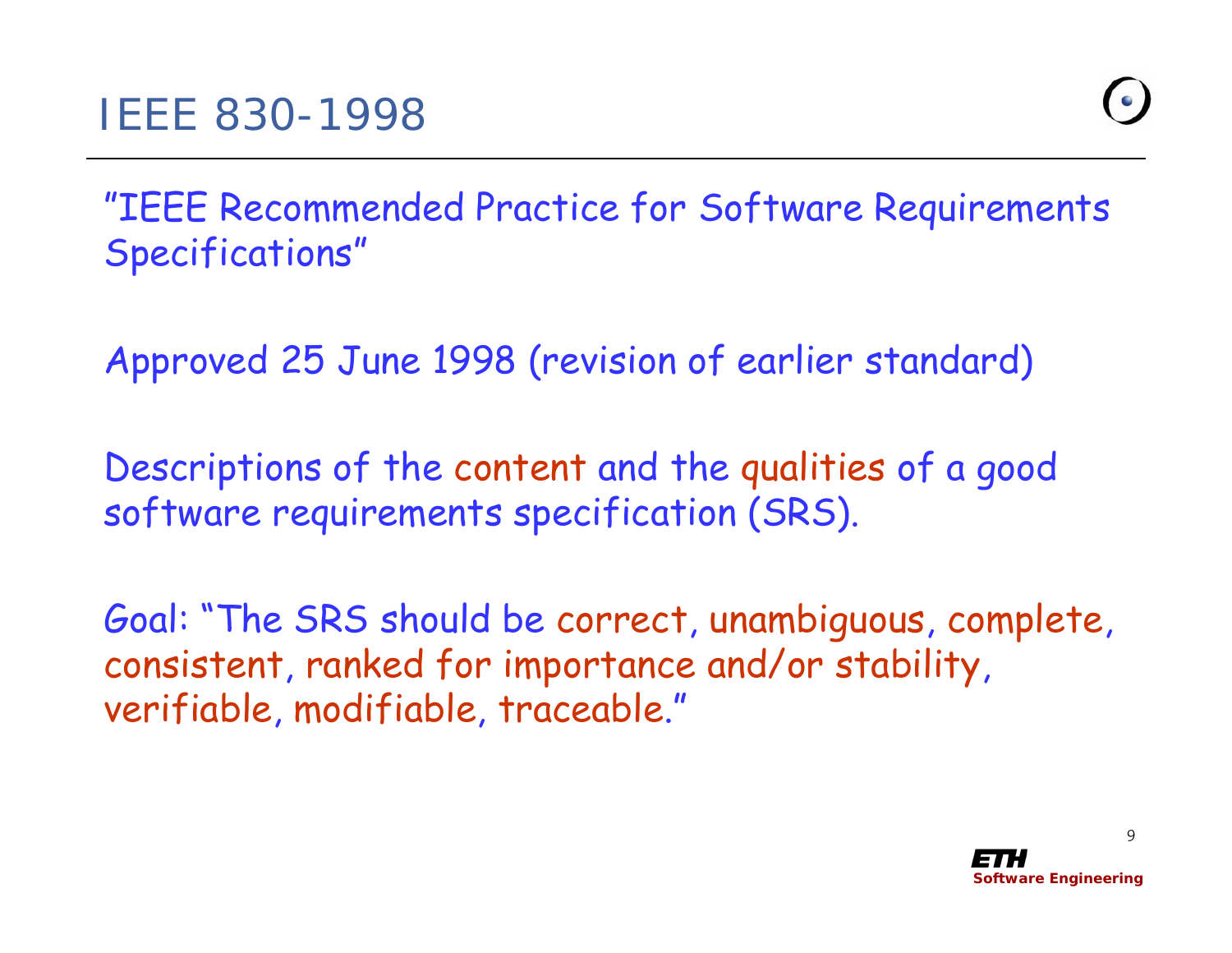#### IEEE Standard 830-1998

#### Recommended practice for Software Requirements Specifications

#### Recommended document structure:

- 1. Introduction
	- 1.1 Purpose
	- 1.2 Scope
	- 1.3 Definitions, acronyms, and abbreviations  $\leftarrow$  Glossary!
	- 1.4 References
	- 1.5 Overview
- 2. Overall description
	- 2.1 Product perspective
	- 2.2 Product functions
	- 2.3 User characteristics
	- 2.4 Constraints
	- 2.5 Assumptions and dependencies
- 3. Specific requirements
	- Appendixes
	- Index



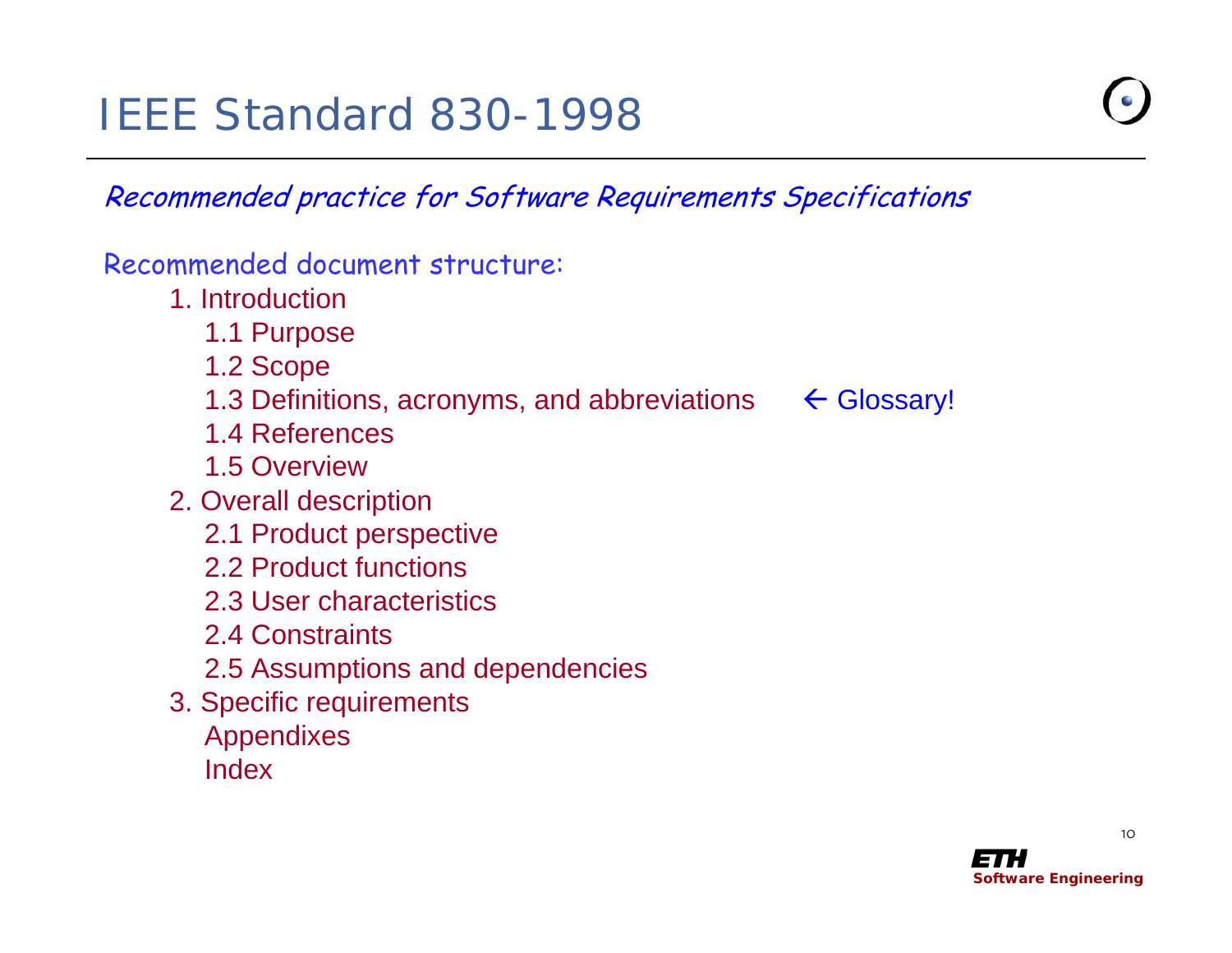#### Lifecycle phase: Specification

Objective: Define precise blueprint for system functionalities

Actors:

Development team

Example techniques: UML, abstract data types, formal spe cification languages, Petri nets, State Charts, contracts

Products: Specification document Revised draft user's manual



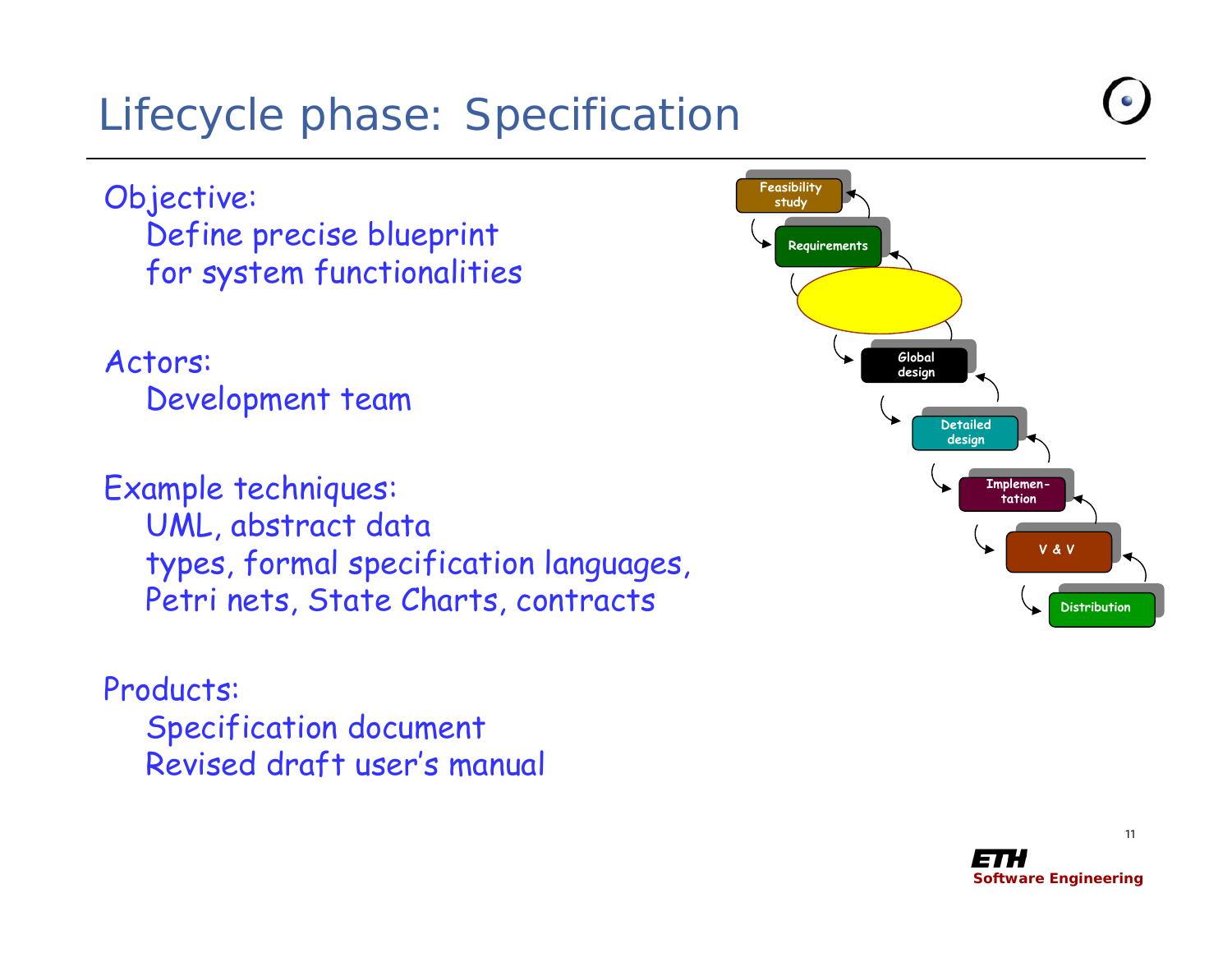#### Lifecycle phase: Global Design

Objective: Define system architecture

Actors: Development team

Example techniques: Design language, design patterns, high-level programming language

Products: Specification document



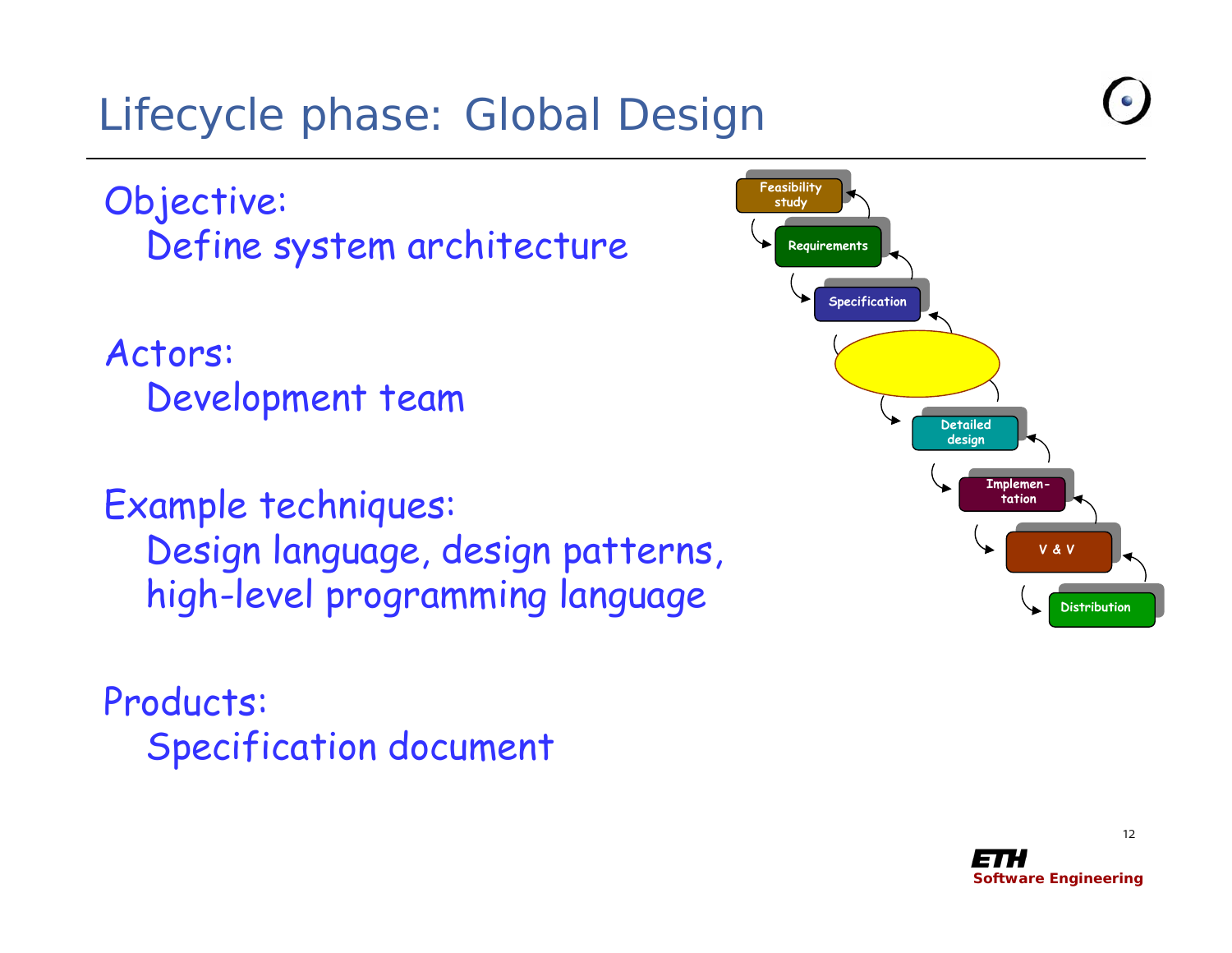#### Lifecycle: the waterfall model





13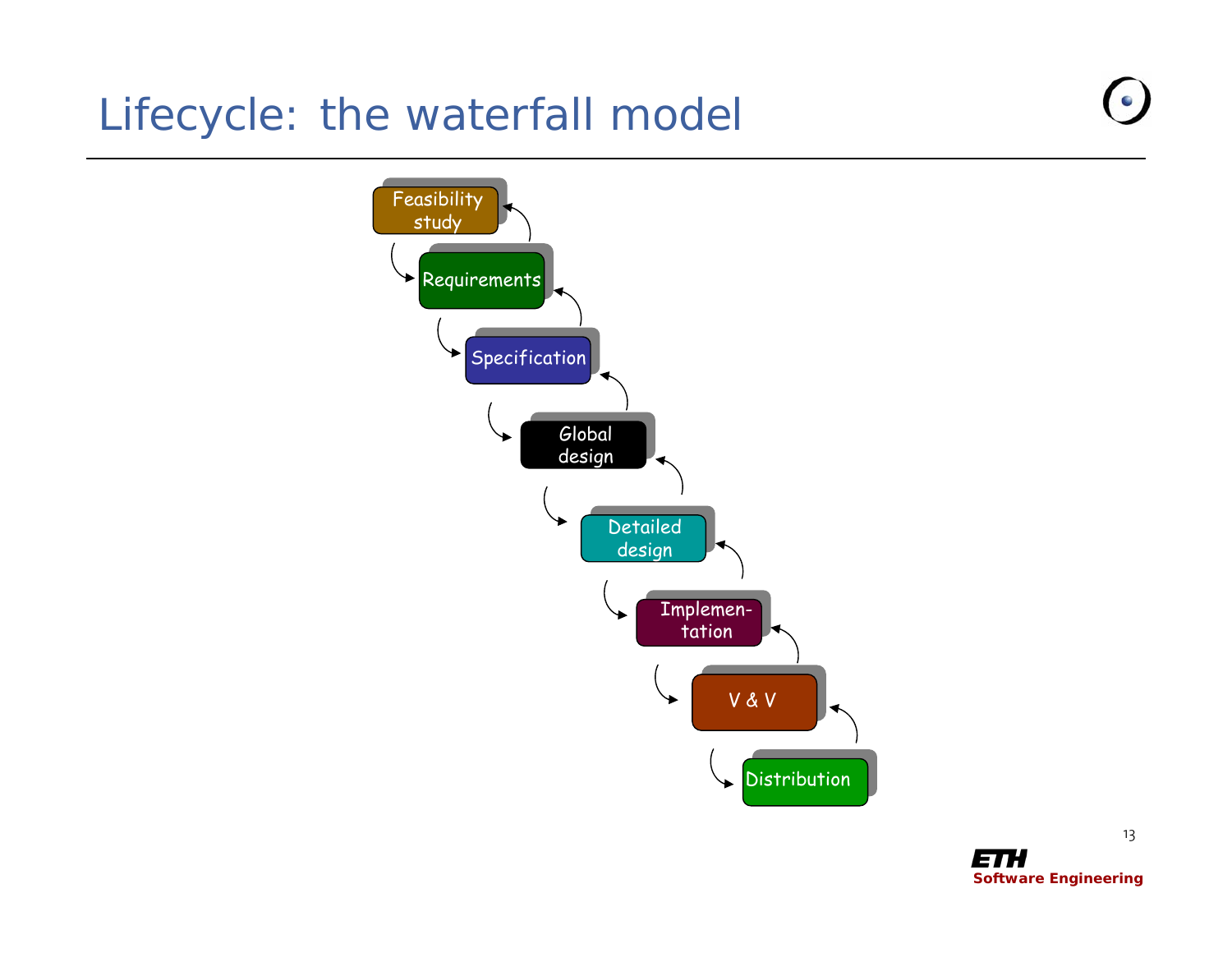#### V-shaped

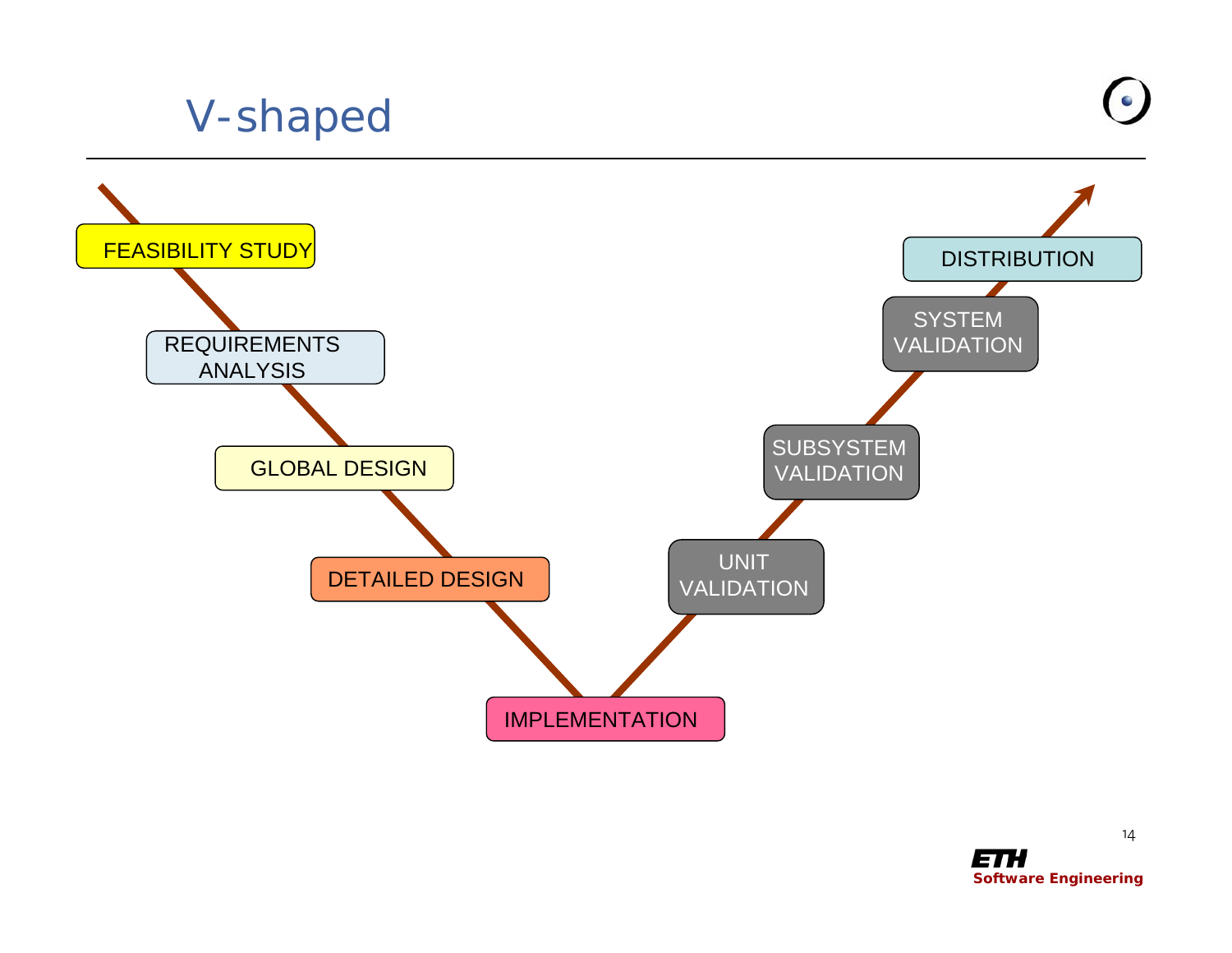(After B.W. Boehm: Software engineering economics)

#### $\triangleright$  The activities are necessary

(But: merging of middle activities)

 $\triangleright$  The order is the right one.

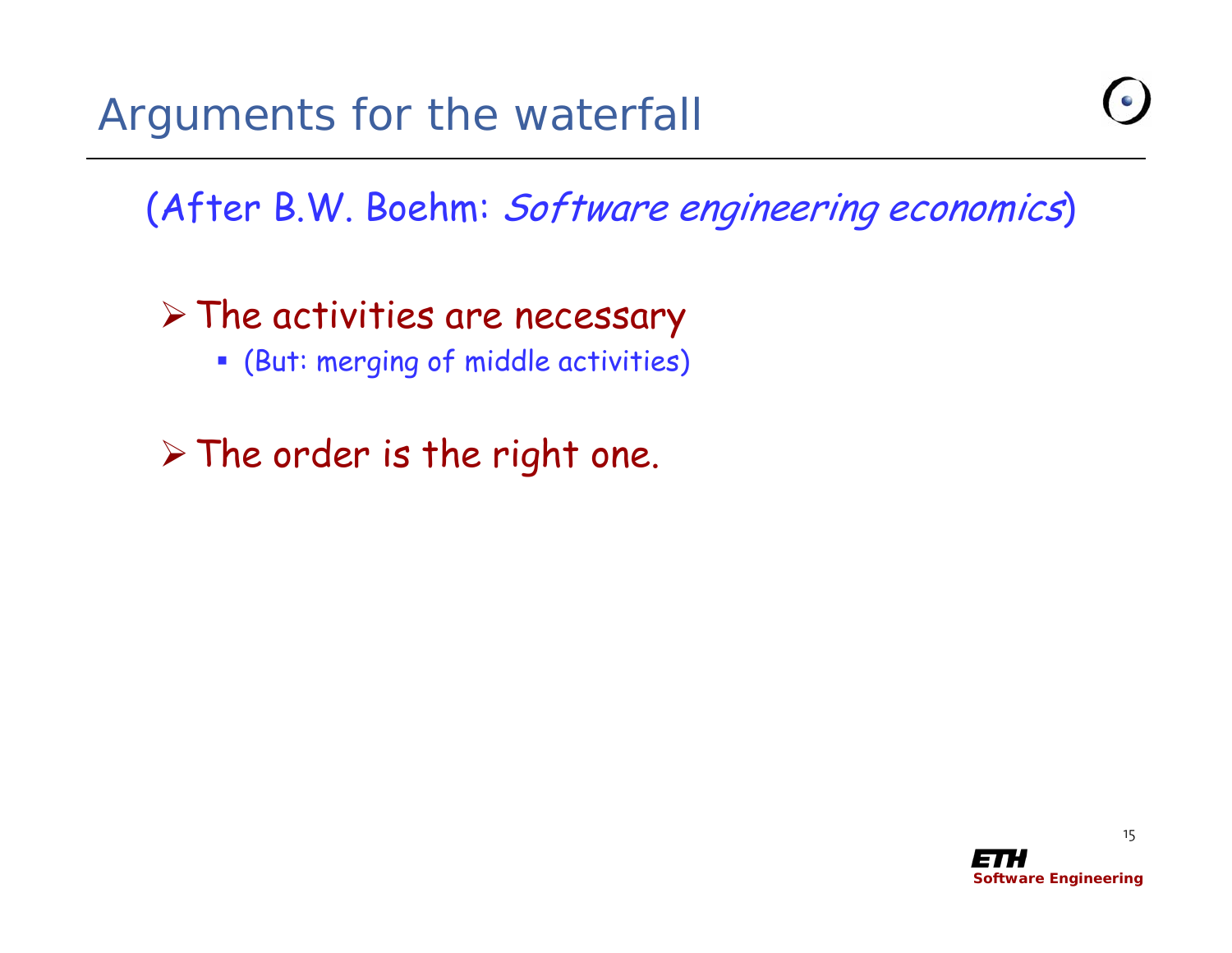#### Merging of middle activities

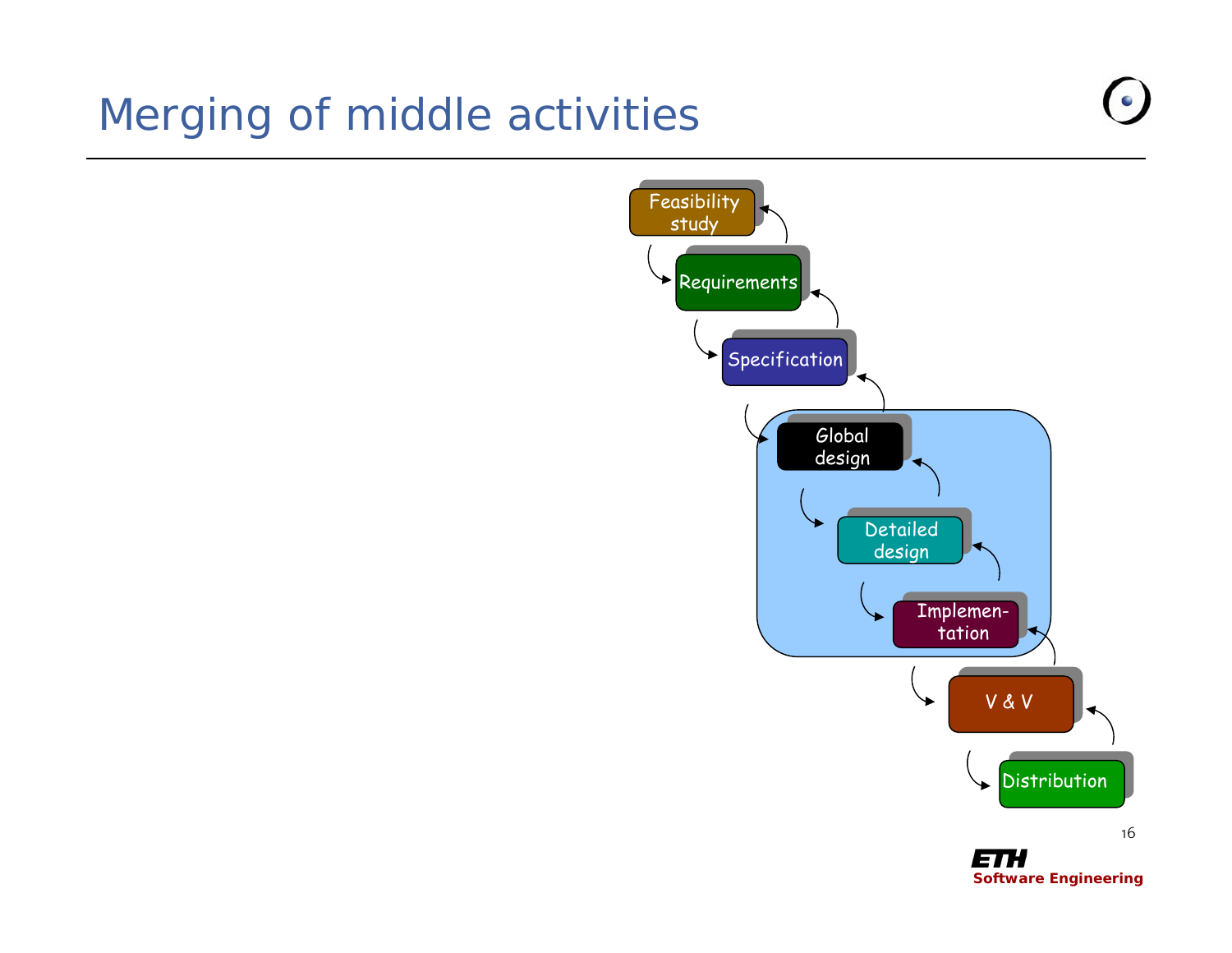#### Problems with the waterfall



*Software Engineering*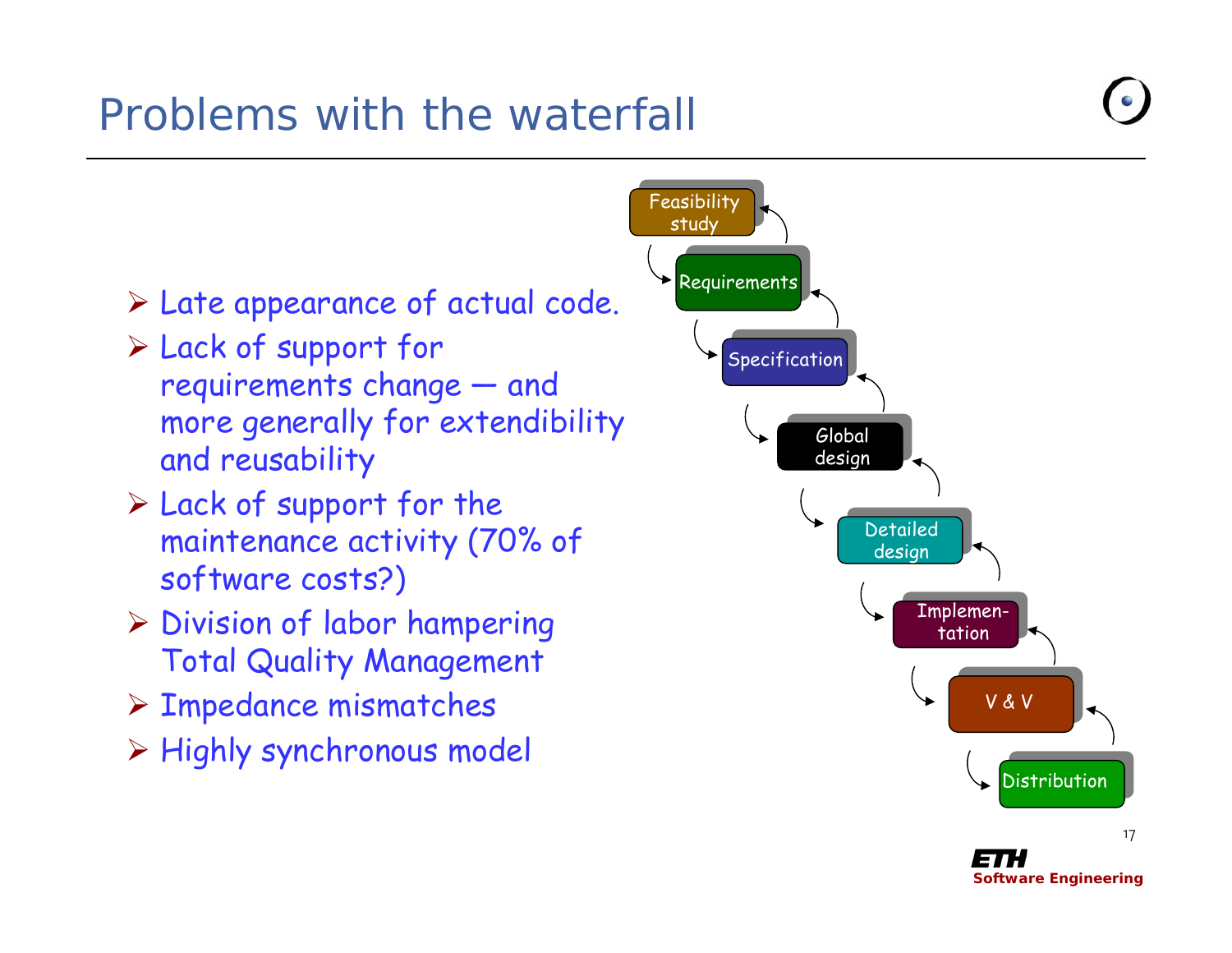



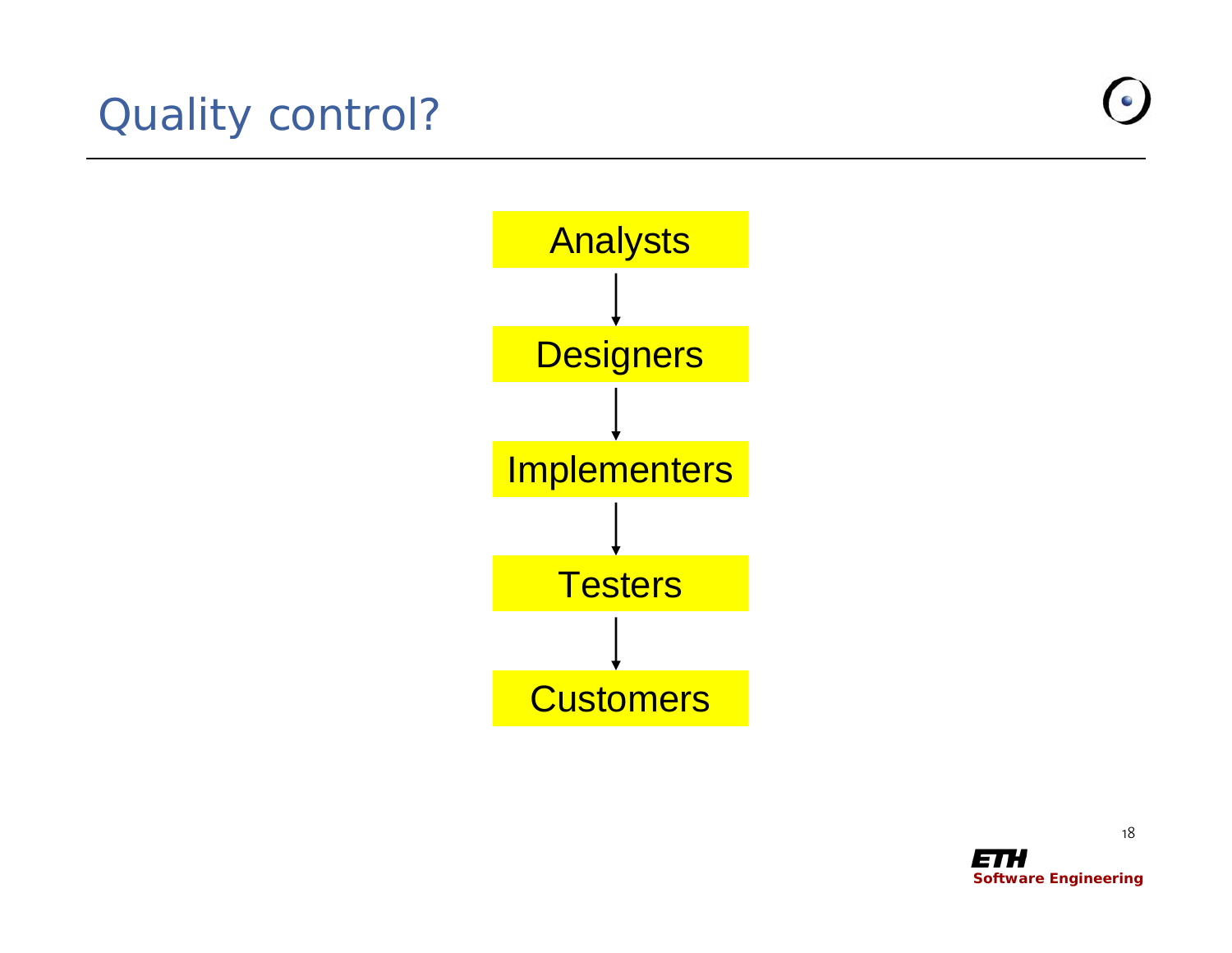#### Impedance mismatches



*As Management requested it.* as<br>Jareanino **SEVELOPED** 17

*As Programming developed it. As Operations installed it. What the user wanted.*



*As the Project Leader defined it.*





*As Systems designed it.*



(Pre-1970 cartoon; origin unknow<sub>l</sub>g)

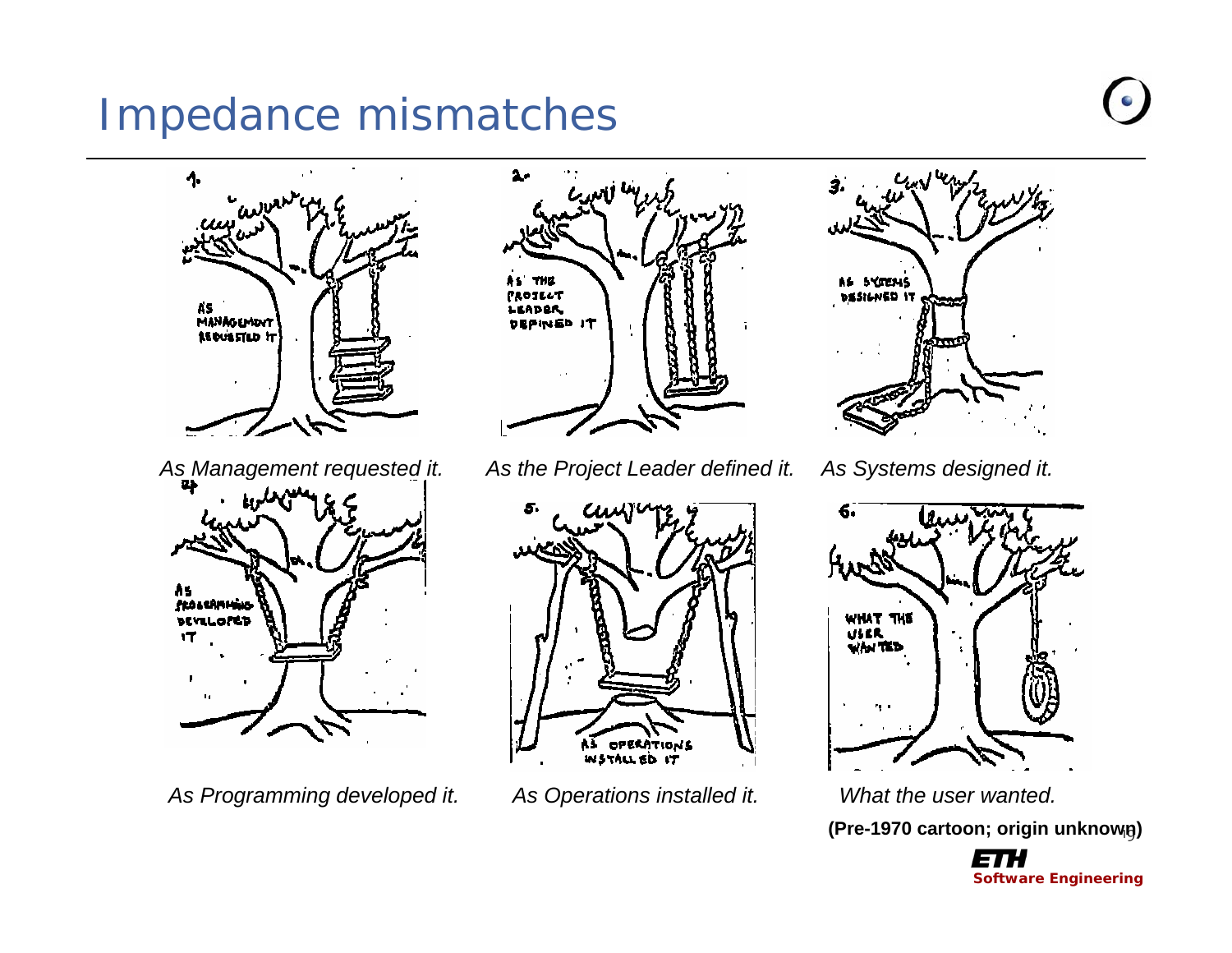#### Problems with the waterfall



*Software Engineering*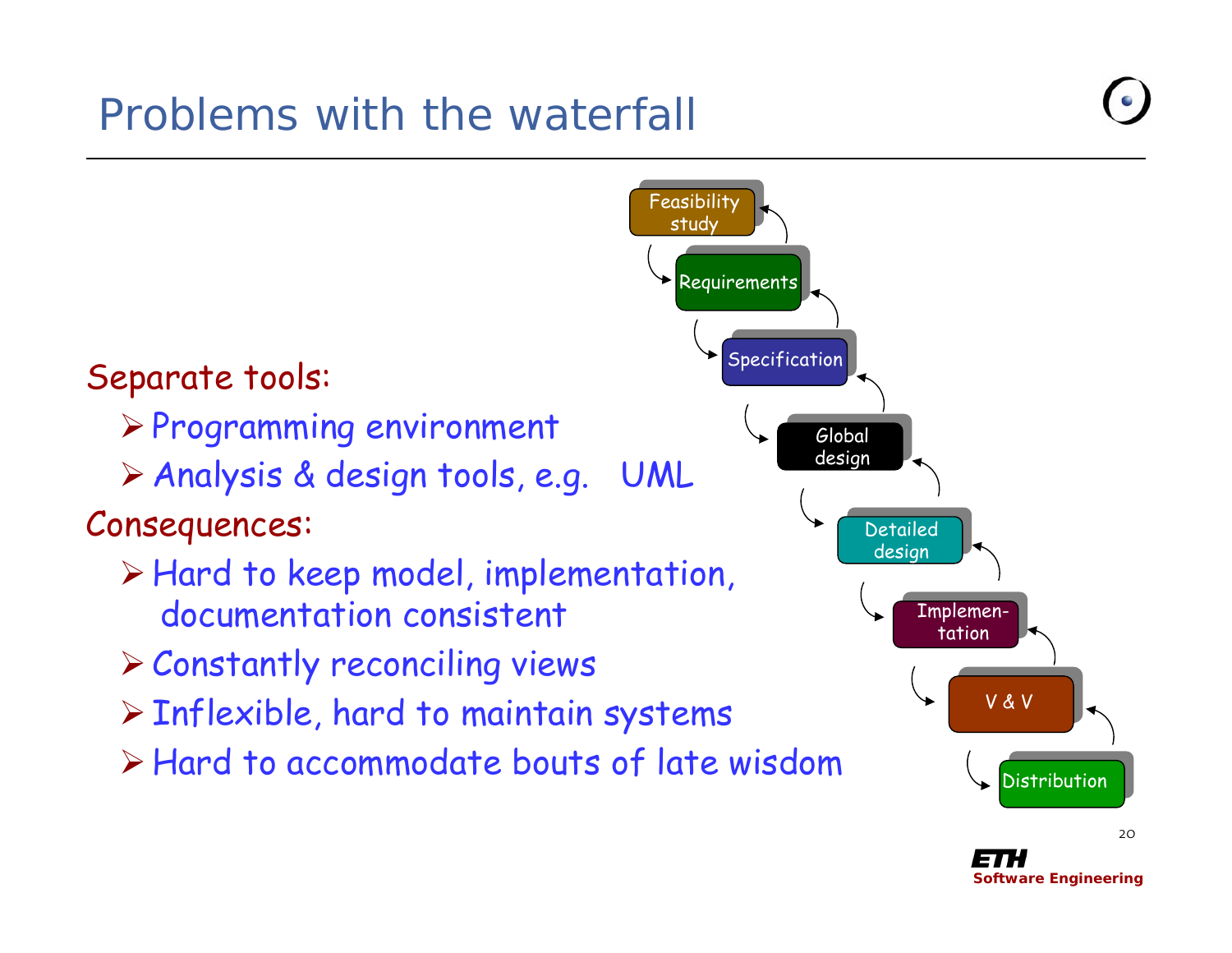#### The Spiral model (Boehm)





21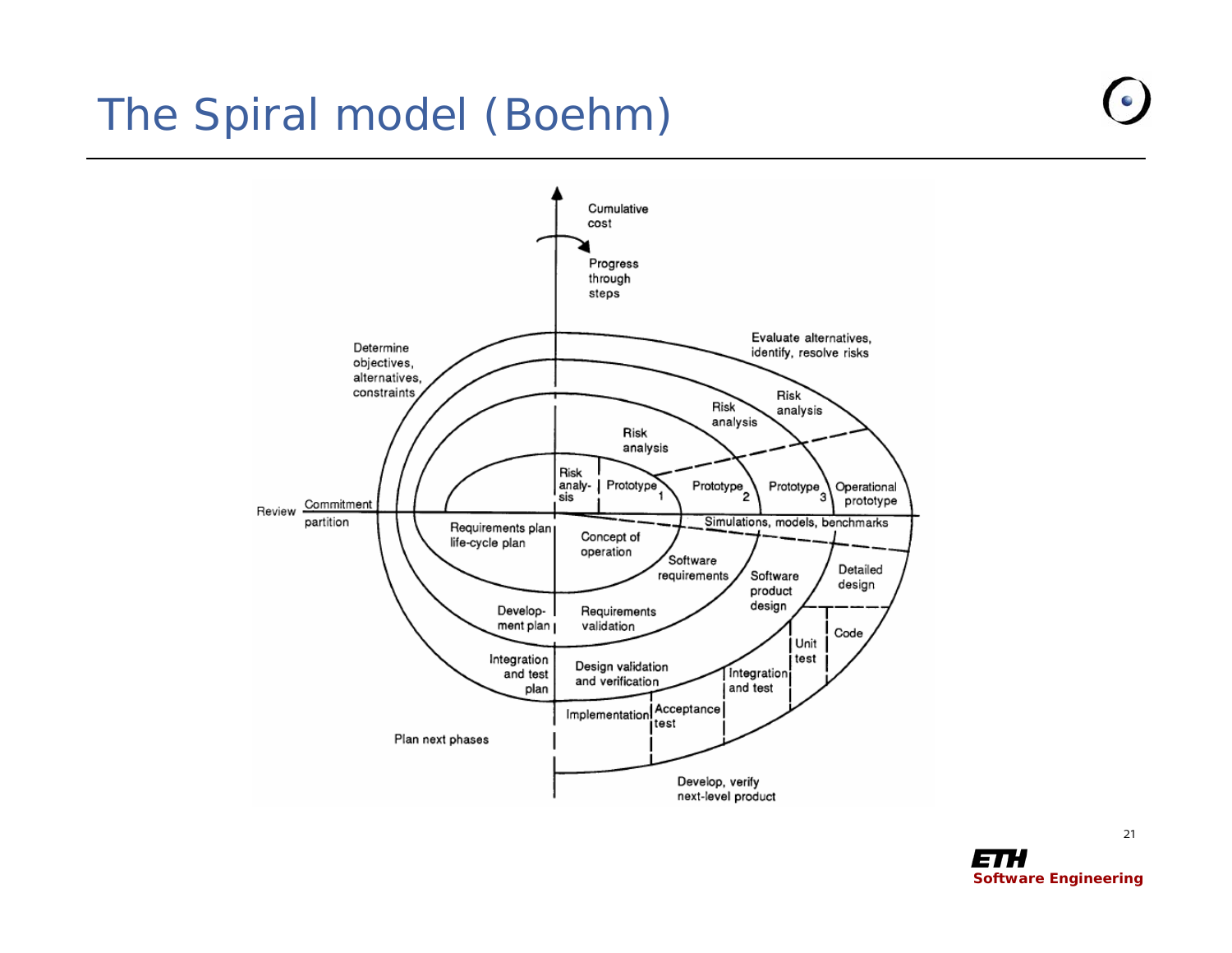In other engineering fields, "prototyping" means one of:

- <sup>¾</sup>**1.** Smaller-scale model (e.g. water-processing plant…)
- <sup>¾</sup>**2.** Fully functional product, but custom-built, before attempting mass-production (e.g. car…)
- In software:
	- ¾**1** is dubious
	- ¾**2** has no equivalent in ordinary circumstances (except for reuse, see next)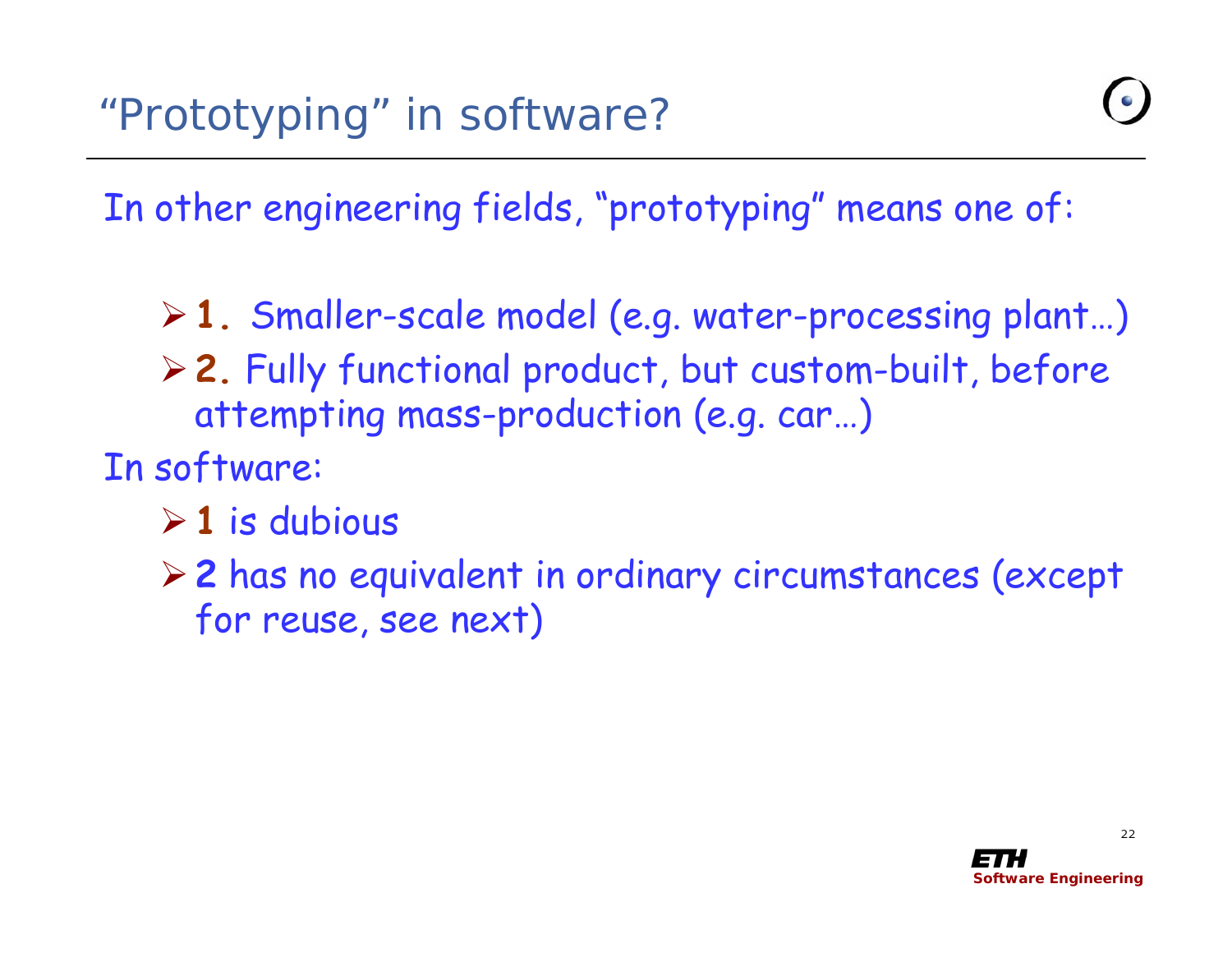The term is used in one of the following meanings:

#### $\triangleright$  Experimentation:

- Requirements capture
- Try specific techniques: GUI, implementation ("buying information")
- <sup>¾</sup>Pilot project
- <sup>¾</sup>Incremental development
- $\triangleright$  Throw-away development

(Fred Brooks, The Mythical Man-Month: "Plan to throw one away, you will anyhow").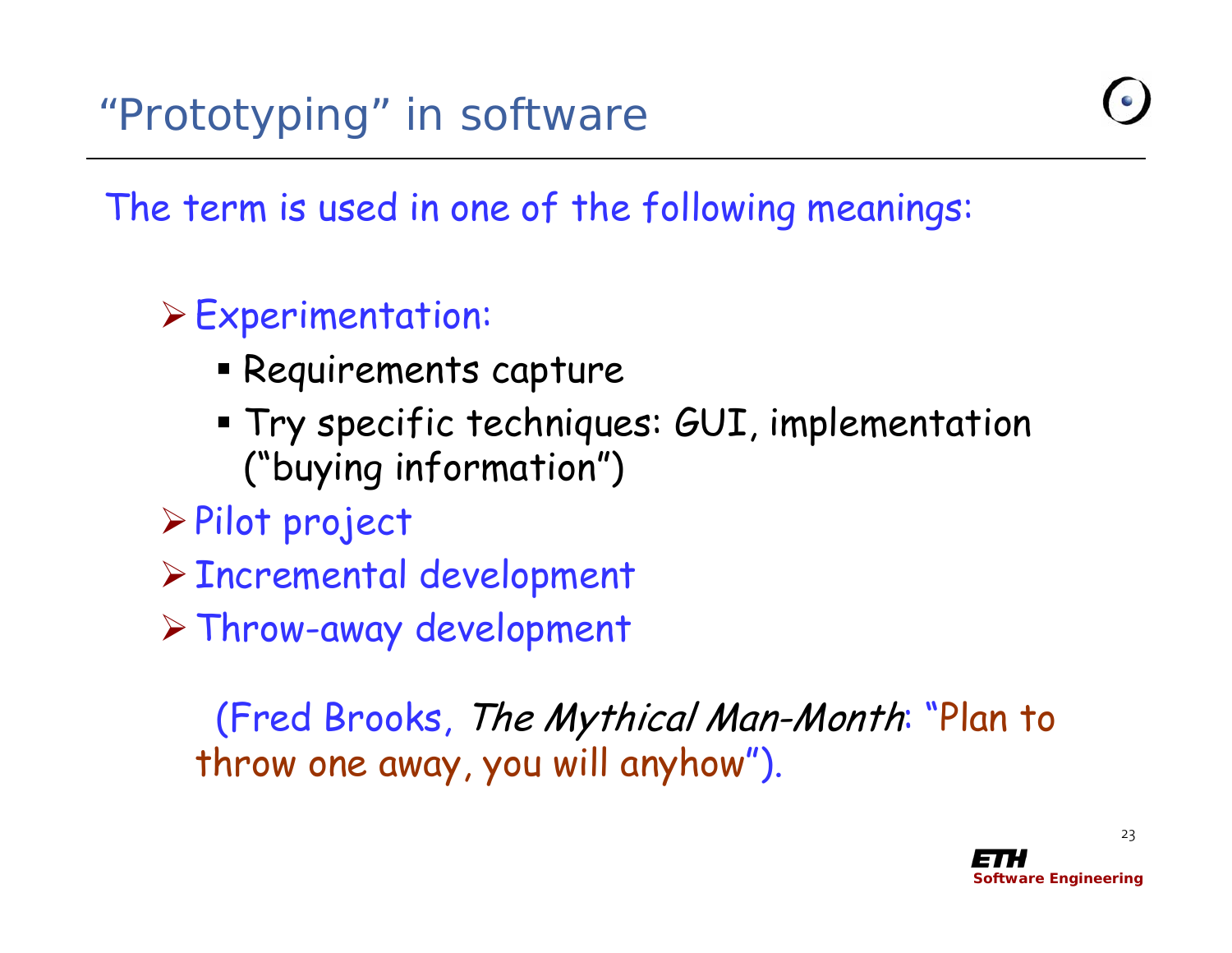$\triangleright$  If it removes an important constraint, it may be useless

<sup>¾</sup>If you can envision shipping it, it's not an experiment!

 $\triangleright$  What if you have to ship anyway?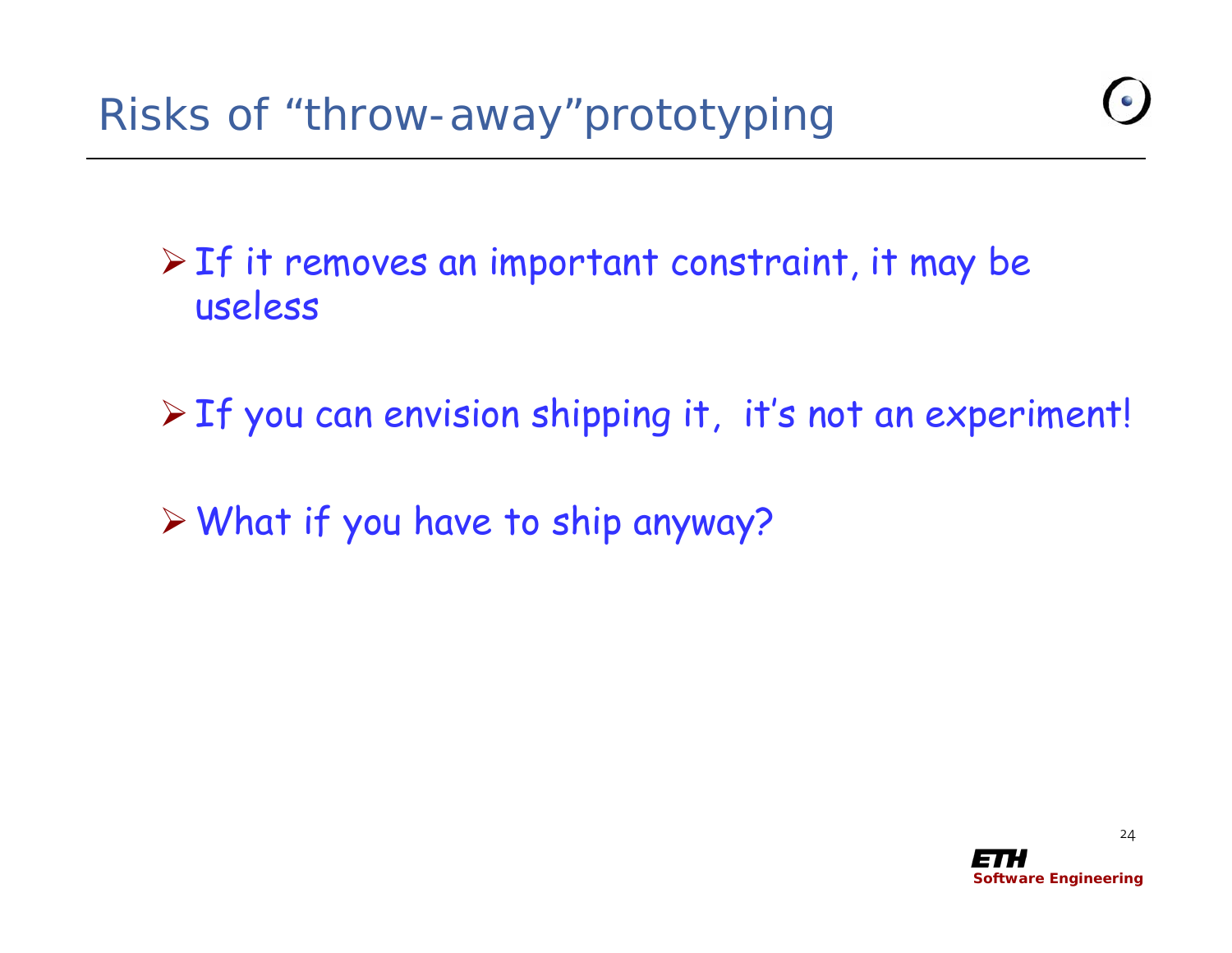#### Risks of the spiral and prototyping



M.C Escher: Waterval



25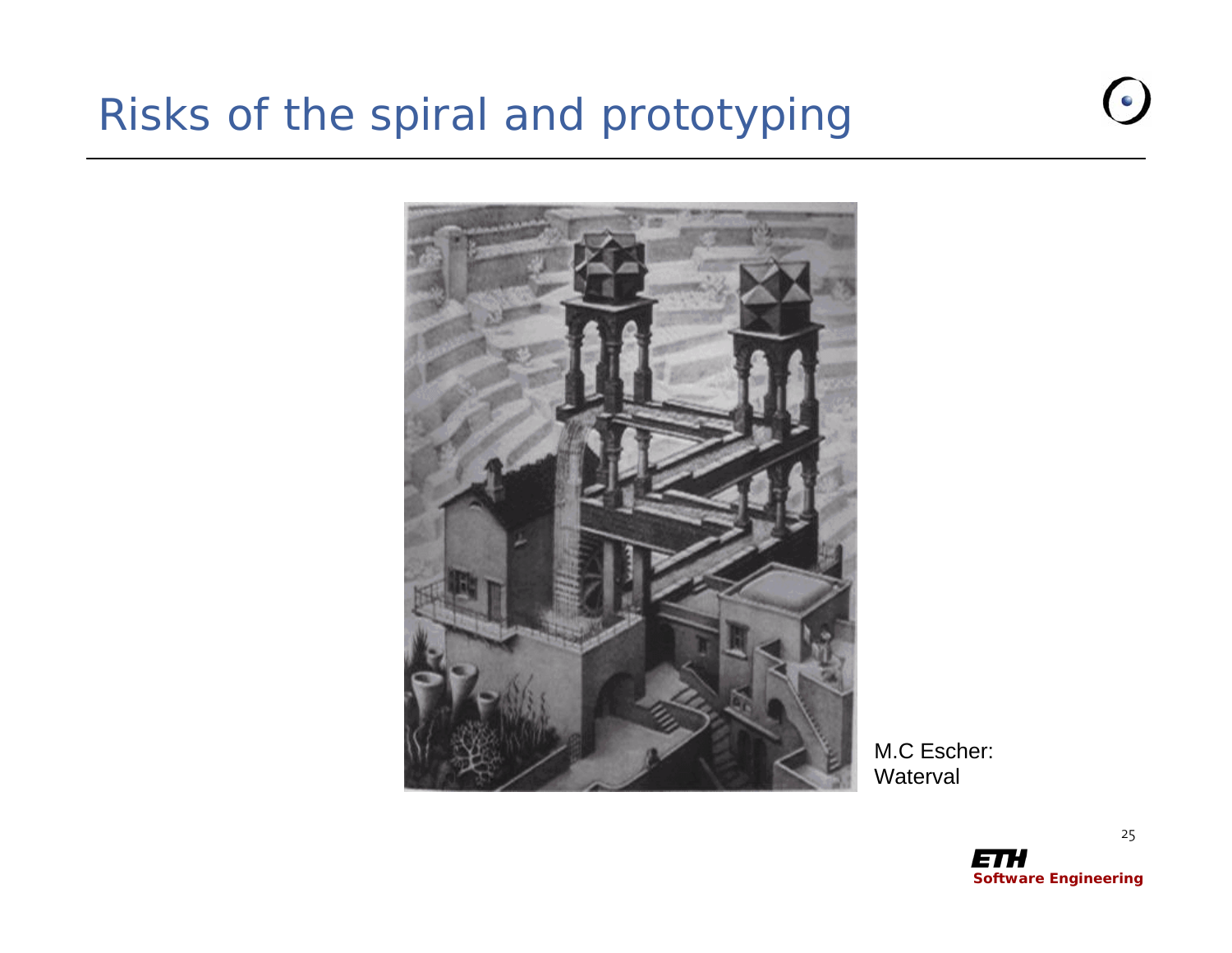### Extreme Programming and "agile" methods

Reaction against over-constraining models

#### Basic ideas:

- <sup>¾</sup>Short development cycles
- <sup>¾</sup>No full initial specification; r efine specs as you go
- <sup>¾</sup>Test-Driven Development
- ¾Involve customers
- ¾Recommended practices, e.g. Pair Programming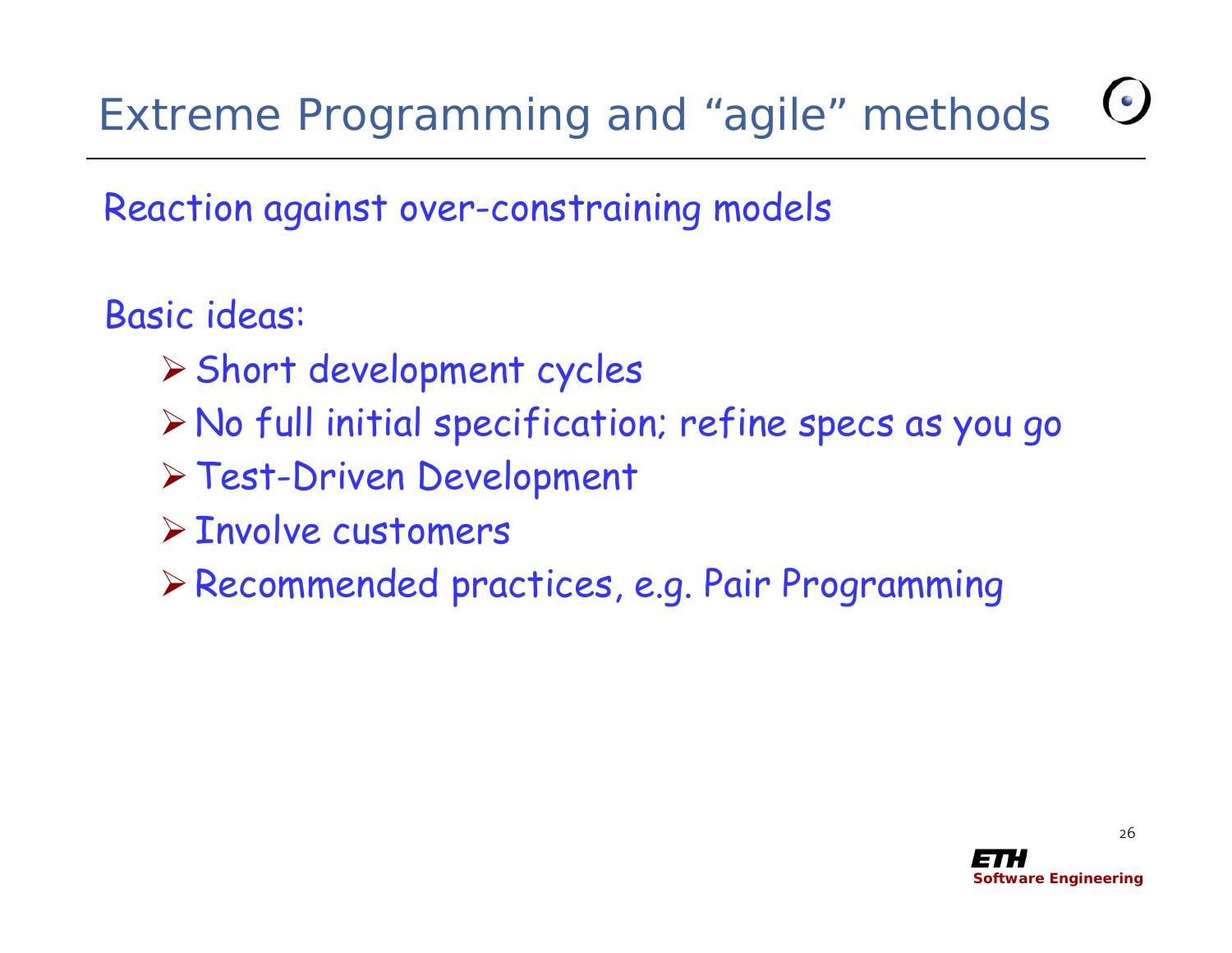#### **Seamless development:**

- Single notation, tools, concepts, principles throughout
- Continuous, incremental development
- Keep model, implementation and documentation consistent
- Reversibility: go back and forth

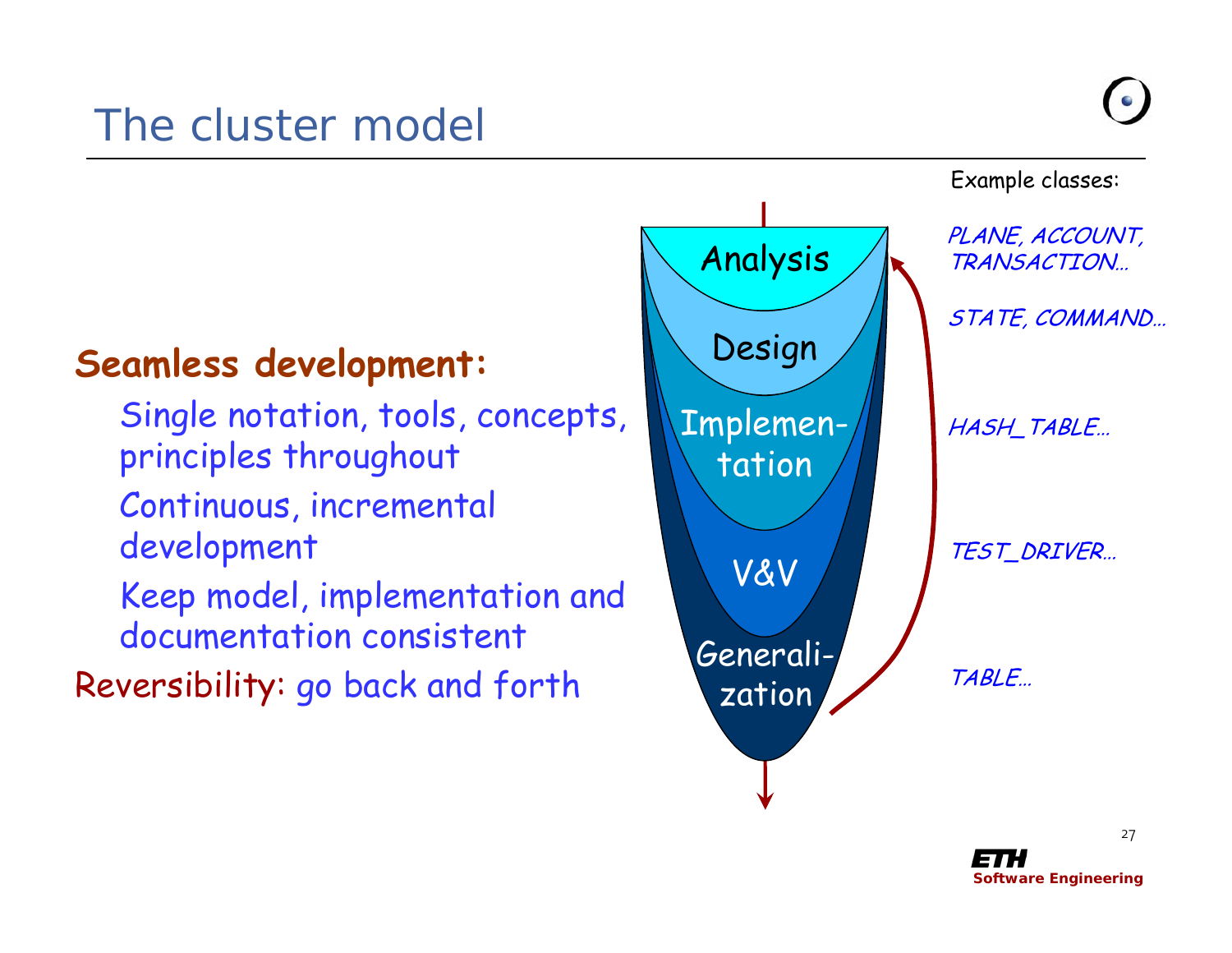#### Prepare for reuse

For example:

- $\triangleright$  Remove built-in limits
- ¾ Remove dependencies on specifics of project
- ¾ Improve documentation, contracts...
- ¾ Extract commonalities and revamp inheritance hierarchy

Few companies have the guts to provide the budget for this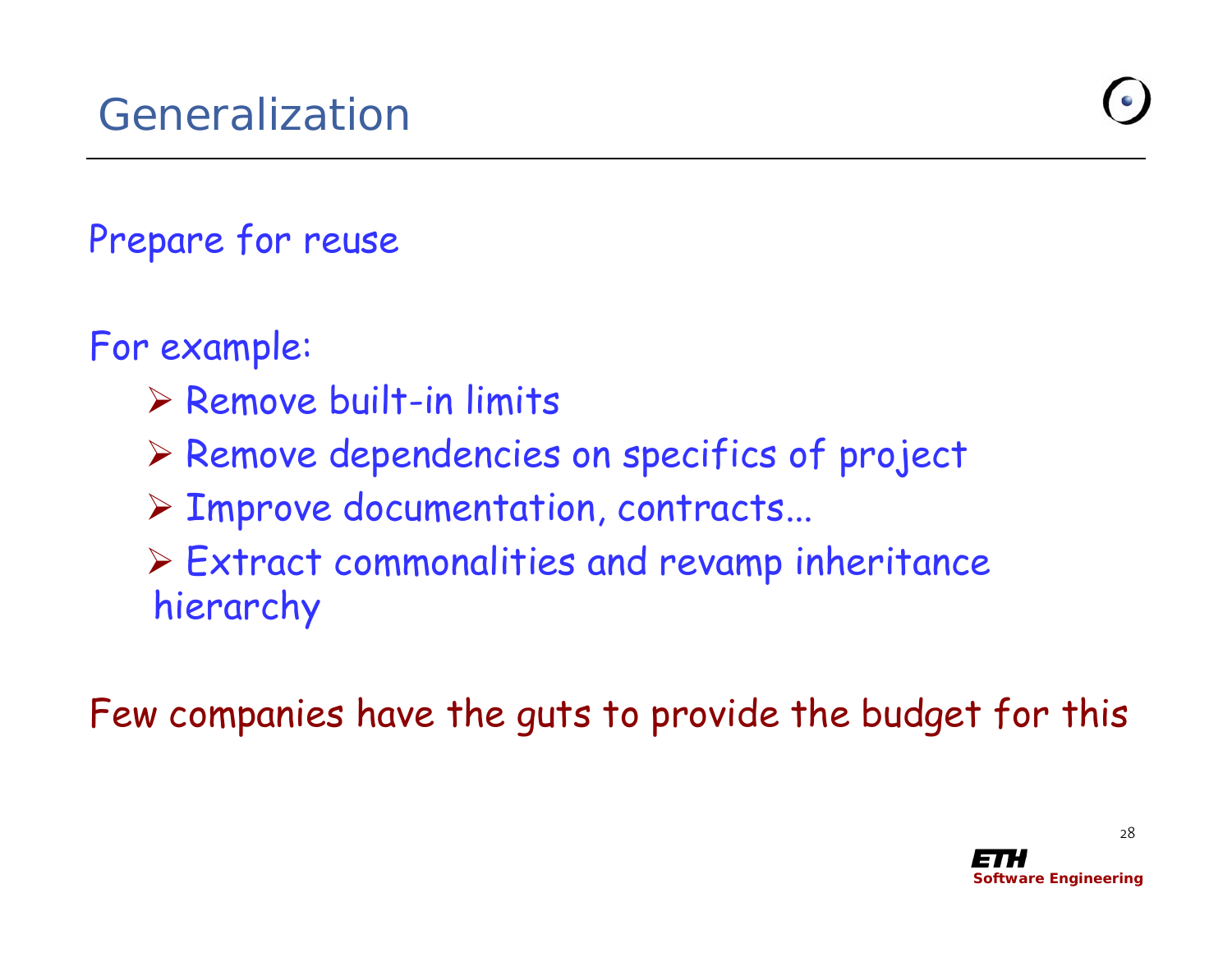#### The cluster model





29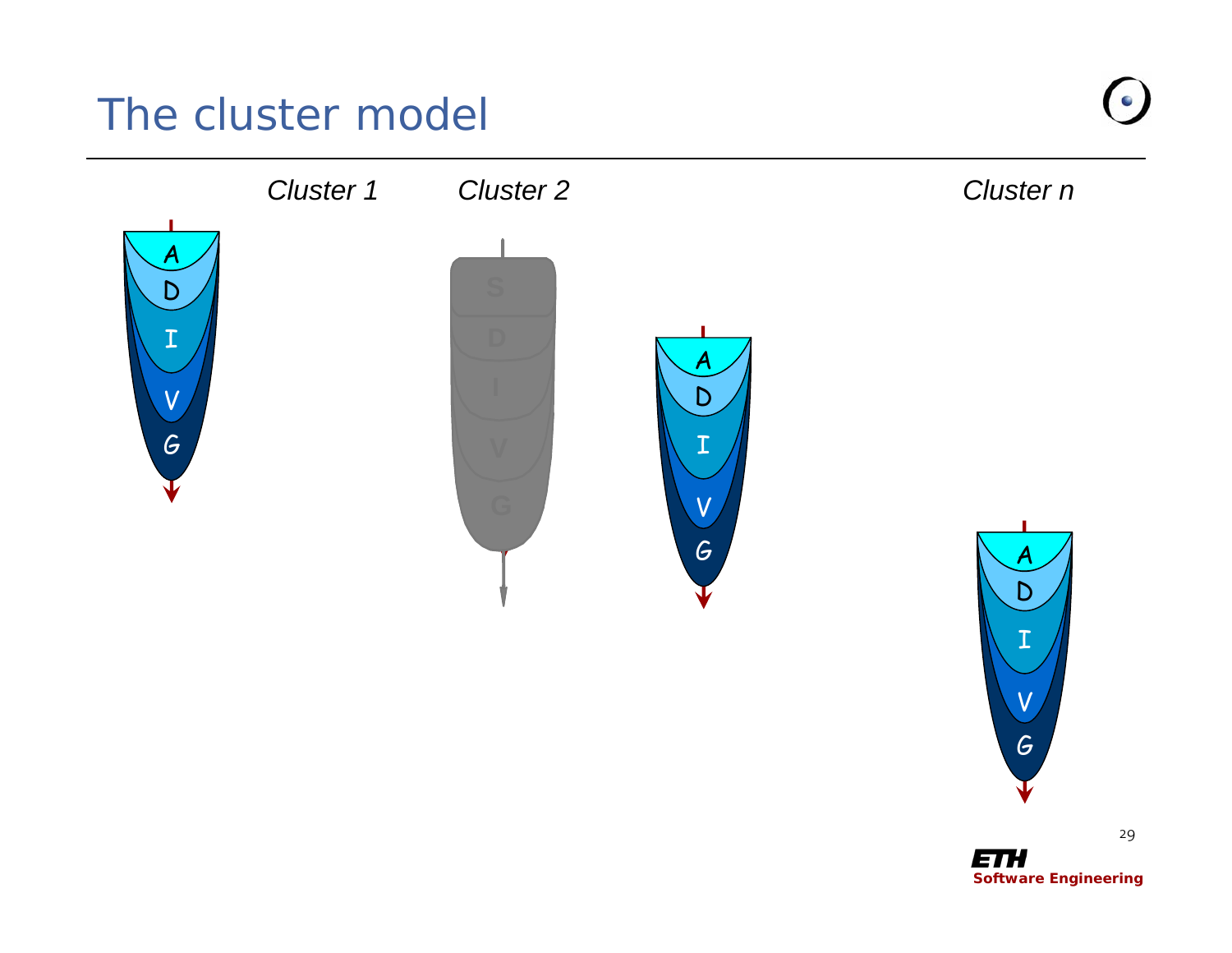#### Reversibility